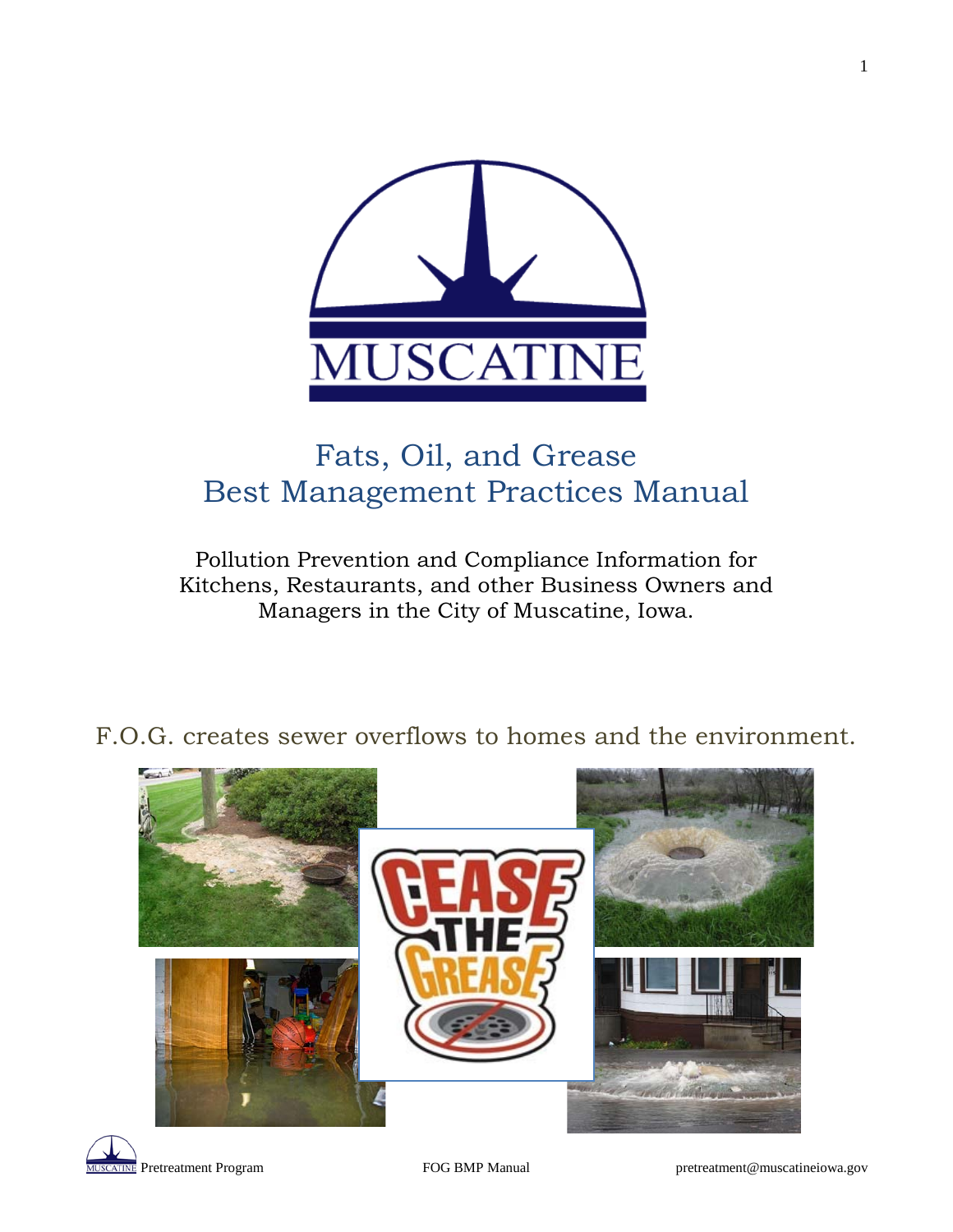## Fats, Oil, and Grease (FOG) Best Management Practices Manual



| Chapter 1 |  |
|-----------|--|
|           |  |



 Chapter 2 Frequently Asked Questions about Fats, Oil, and Grease..............5



| Chapter 3 |  |
|-----------|--|
|           |  |



 Chapter 4 Prohibitions Relating to Discharge of Fats, Oil, and Grease ........19



 Chapter 5 Grease Trap and Interceptor Maintenance....................................21



 Chapter 6 How Grease Traps and Interceptors Work....................................25

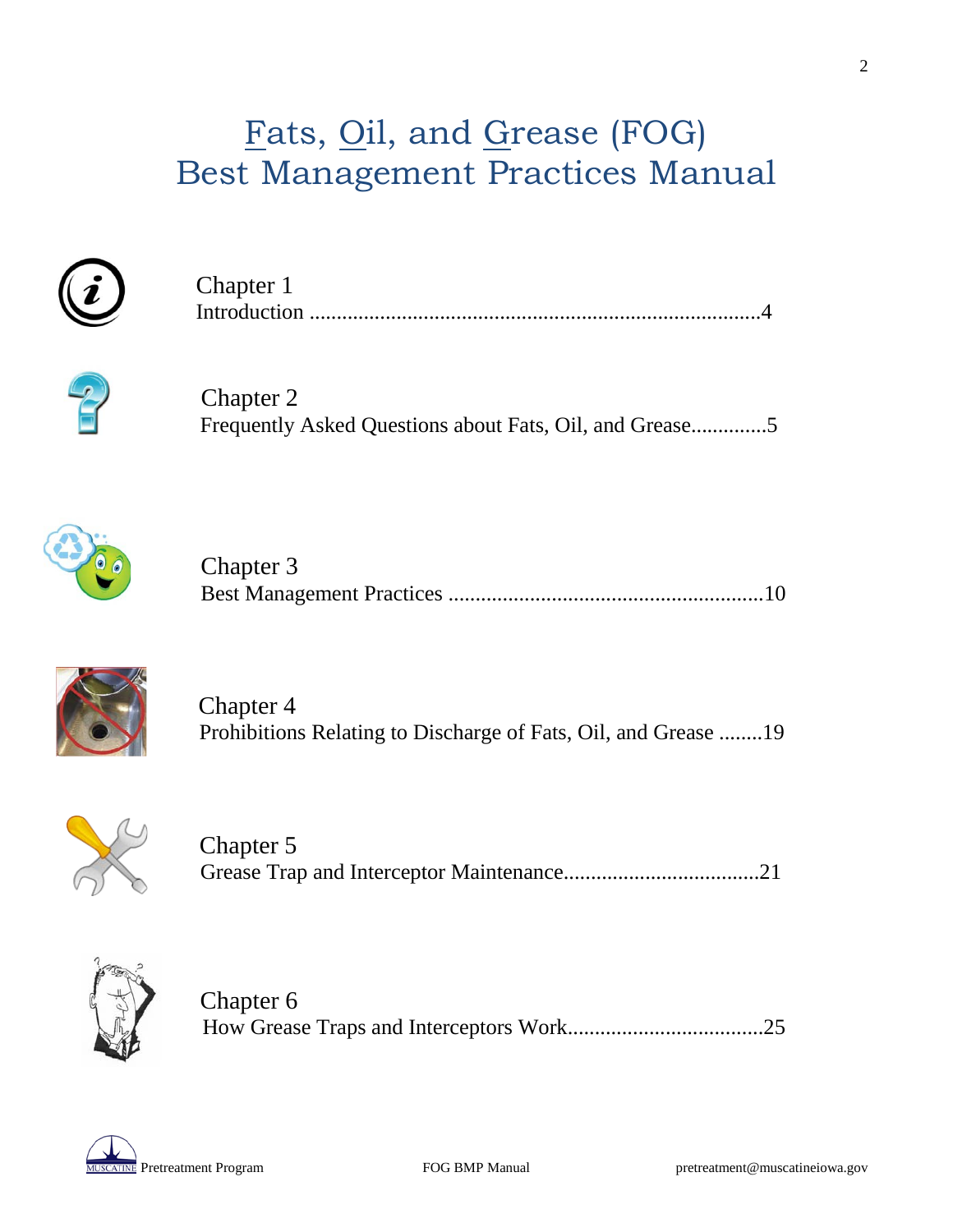

Chapter 7 Grease Trap and Interceptor Sizing Worksheets ............................27



 Chapter 8 Compliance Inspection and Installation Checklists ......................28

Knowledgeable municipal staff, working with business owners, can effectively prevent oil and grease buildup, and associated problems, for both the sewerage agency and the restaurant owner.



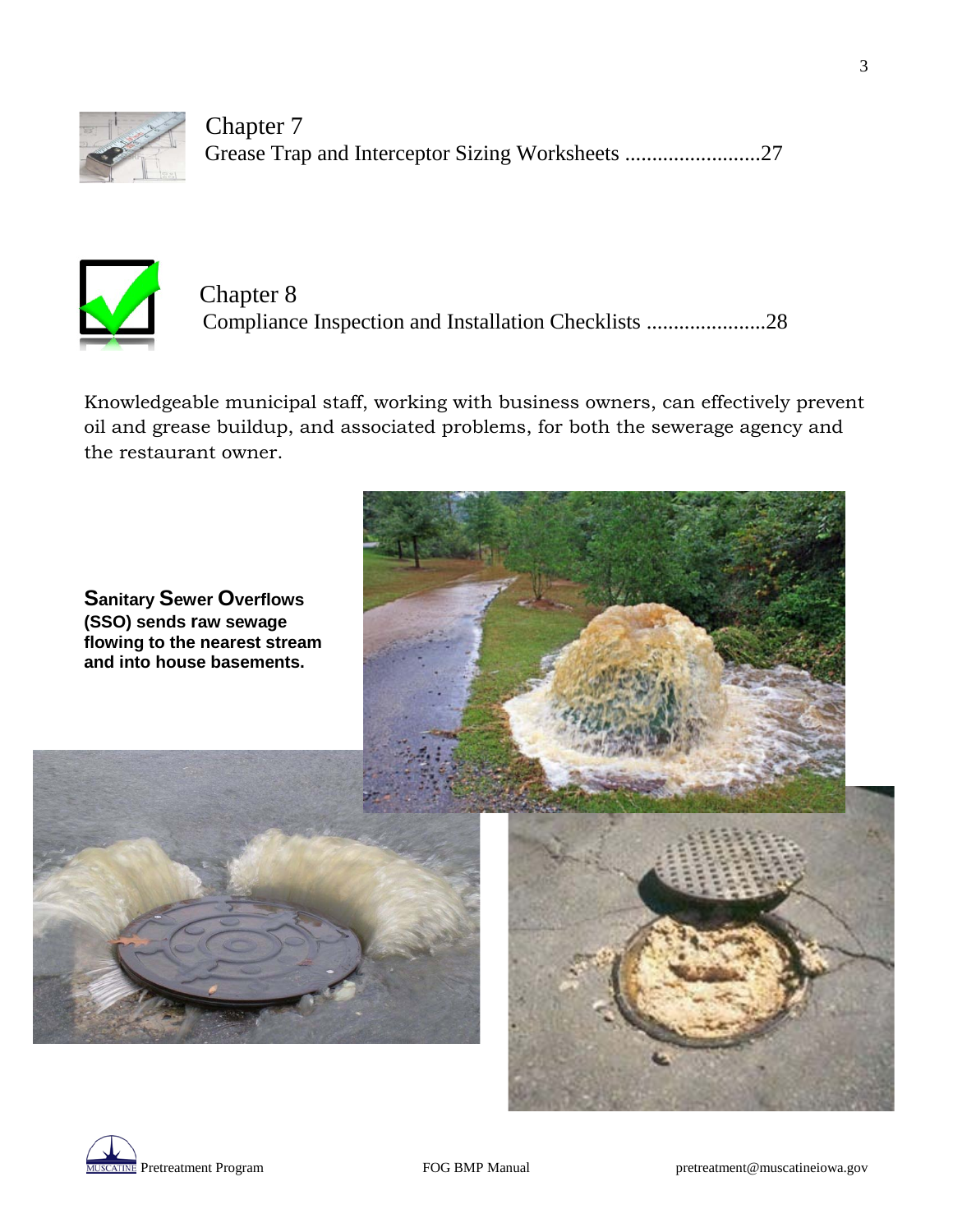



Fats, oil, and grease — also called FOG in the wastewater business — can have negative impacts on wastewater collection and treatment systems. Most wastewater collection system blockages can be traced to FOG. Blockages in the wastewater collection system are serious, causing sewage spills, manhole overflows, or sewage backups into homes and businesses. These Sanitary Sewer Overflows (SSO's) cause disease, damage the environment and cost cities, homeowners and businesses for expensive clean-up events.

Grease Plugged Pipe

Two types of FOG pollutants are common to wastewater systems. Petroleum-based oil and grease (non-polar concentrations) occur at businesses using motor oil and grease, and can usually be identified and regulated by municipalities through local limits and associated pretreatment permit conditions. Animal and vegetable-based oil and grease (polar concentrations) are more difficult to regulate due to the large number of restaurants and fast-food outlets in every community.

This manual is written to provide Muscatine kitchen, restaurant and fast food business managers and owners —along with Muscatine staff — information about animal and vegetable-based fat, oil and grease pollution prevention techniques focused on their businesses, effective in both reducing maintenance costs for business owners, and preventing oil and grease discharges to the sewer system.

This manual focuses on proper maintenance of grease traps and interceptors, sizing of grease traps and interceptors in accordance with Uniform Plumbing Code guidelines, and includes inspection checklists for municipal inspectors.

Manual contents include:

- •Frequently Asked Questions about Fats, Oil, and Grease
- •Best Management Practices (BMPs)
- •Prohibitions Relating to Discharge of Fats, Oil, and Grease
- •Grease Trap and Interceptor Maintenance
- •Fats, Oil, and Grease Haulers and Recyclers
- •How Grease Traps and Interceptors Work
- •Grease Interceptor Sizing Worksheet
- •Compliance Inspection and Installation Checklists

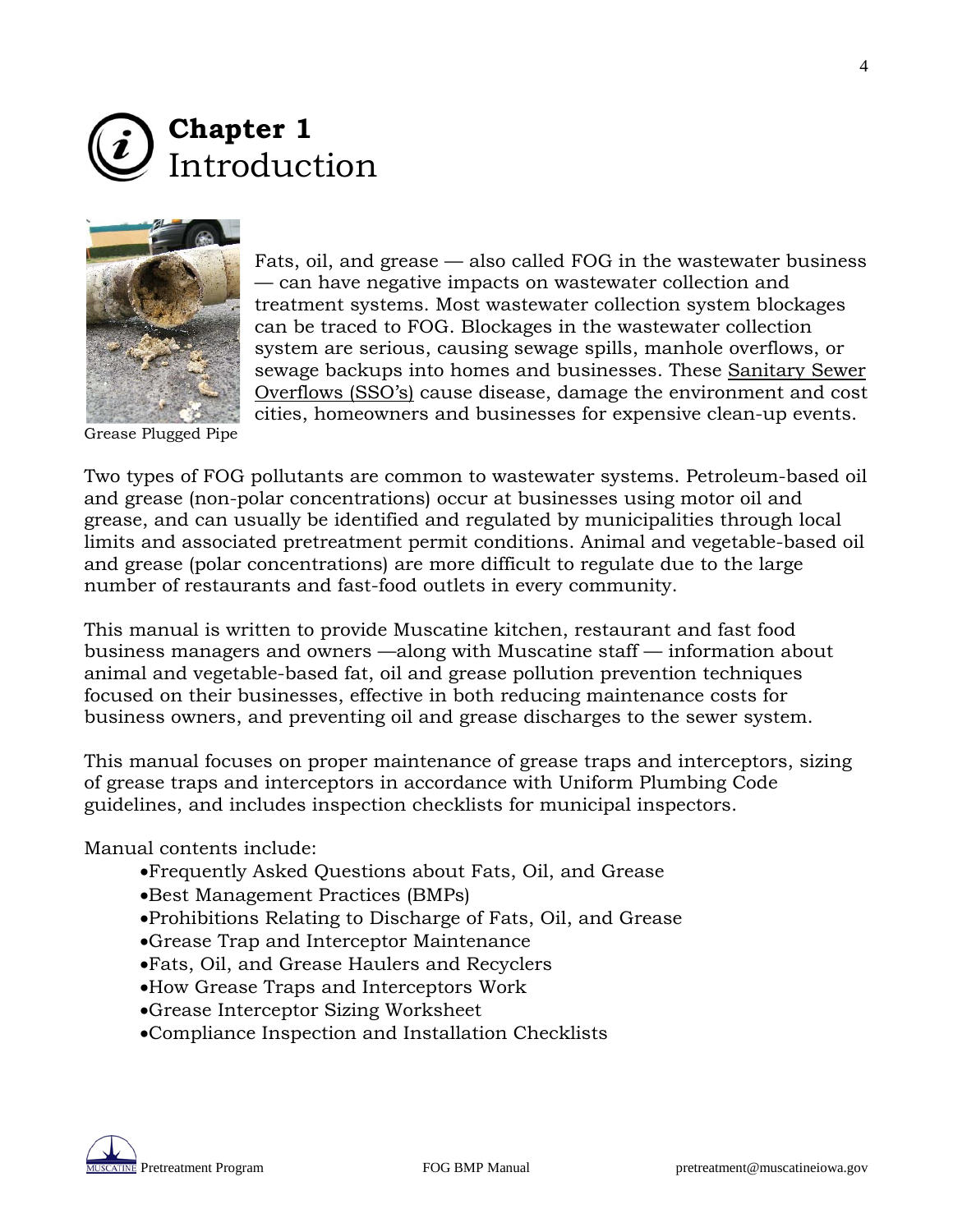

## **Chapter 2** Frequently Asked Questions about Fats, Oil, and Grease (FOG)

### **Is grease a problem?**

In the sewage collection and treatment business, the answer is an emphatic YES! Grease is singled out for special attention because of its poor solubility in water and its tendency to separate from the liquid solution.

Large amounts of oil and grease in the wastewater cause trouble in the collection



*system pipes. It decreases pipe capacity and, therefore, requires that piping systems be cleaned more often and/or some piping to be replaced sooner than otherwise expected. Oil and grease also hamper effective treatment at the wastewater treatment plant.*

Grease as a warm liquid may not appear harmful, but as the liquid cools, the grease or fat congeals and re-forms on the interior of pipes and other surfaces. This may cause a shutdown of wastewater treatment units or any of the 21 lift

stations throughout town that pump wastewater to the treatment plant. Problems caused by wastes from restaurants and other grease-producing establishments have served as the basis for ordinances and regulations governing the discharge of grease materials to the sanitary sewer system. This type of waste has forced the requirement of the installation of preliminary treatment devices at the source, commonly known as grease traps or grease interceptors.

The City of Muscatine has adopted a Sewer Use Ordinance 10-6-16 that regulates the discharge of FOG into the City's sewer system. The ordinances require pretreatment devices in new construction and retrofit of existing facilities as necessary to comply with the City's FOG discharge limit.

### **What is a grease trap and how does it work?**



A trap is a small reservoir built into the wastewater piping a short distance from the grease producing area. Baffles in the reservoir retain the wastewater long enough for the grease to congeal and rise to the surface. The grease can then be removed and disposed properly. See *How Grease Traps and Interceptors Work* for a description of how the various components of grease traps function.



5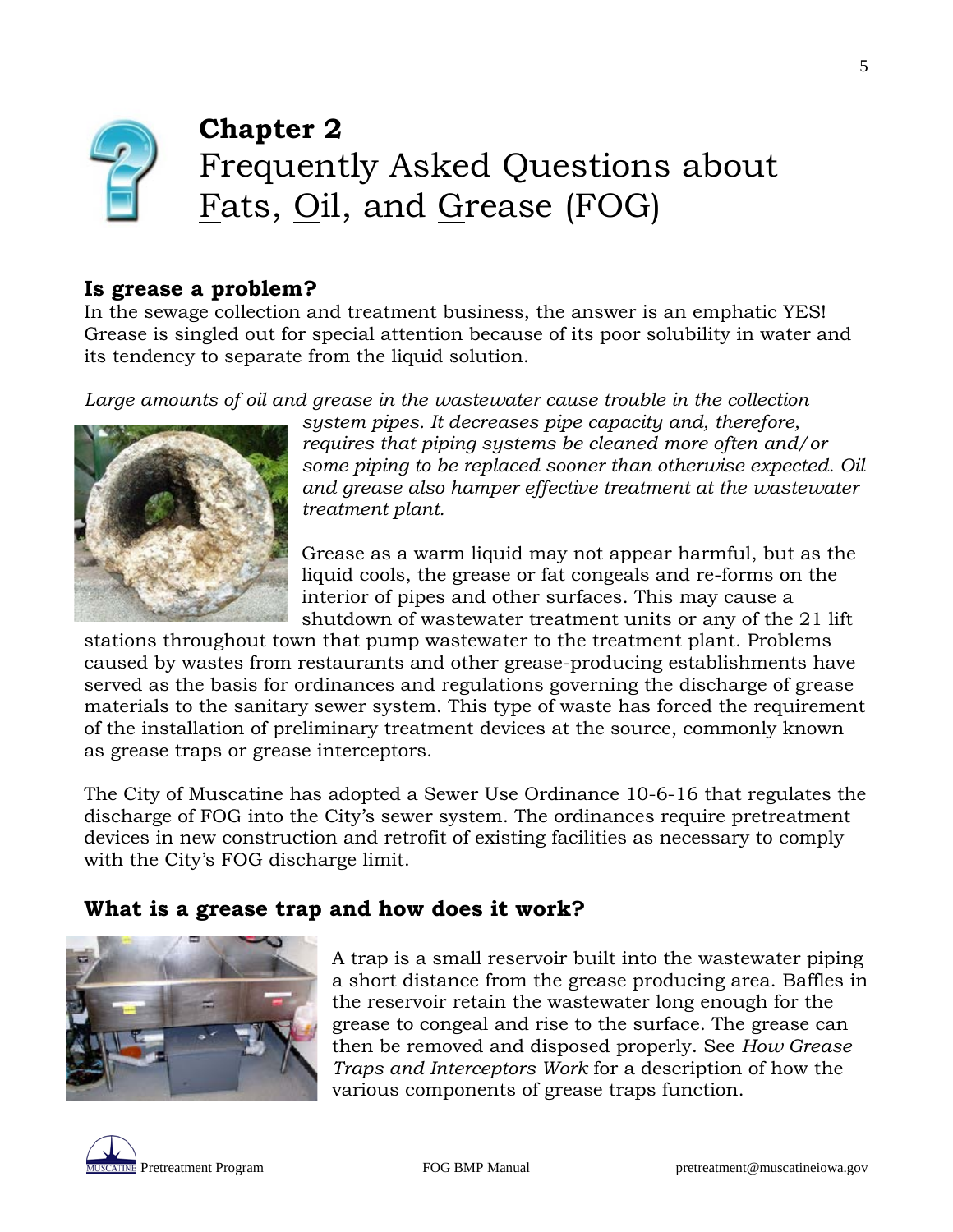

## **What is a grease interceptor?**



An interceptor is a vault with a capacity of between 500 and 3000 gallons that is located on the exterior of the building. The vault includes a minimum of two compartments, and flow between each compartment is through a 90° fitting designed for grease retention. The capacity of the interceptor provides adequate residence time so that the wastewater has time to cool, allowing any remaining grease not collected by the traps time to congeal and rise to the surface where it accumulates until the interceptor is cleaned. See *How Grease Traps and Interceptors Work* for a description of how the various components of a grease interceptor function.

## **How do I clean my grease interceptor and grease trap?**

Refer to *Maintenance of Grease Traps and Interceptors*.

### **Can you recommend a grease interceptor or grease trap maintenance schedule?**

All outdoor grease interceptors should be cleaned at least four times each year. Most establishments will find it necessary to clean their interceptor monthly. If it requires cleaning more often than twice per month, the owner should consider installing a larger interceptor.

Inside grease traps should be cleaned weekly but no less than every two weeks. The longer waste is trapped the more odors are produced, the more acids will deteriorate the trap and the greater the chance for a back-up into homes and businesses.

### **Do I have a grease trap or grease interceptor?**

If the establishment is uncertain whether it has a grease trap or interceptor, the owner should contact the City of Muscatine Pretreatment staff at 263-2752.



6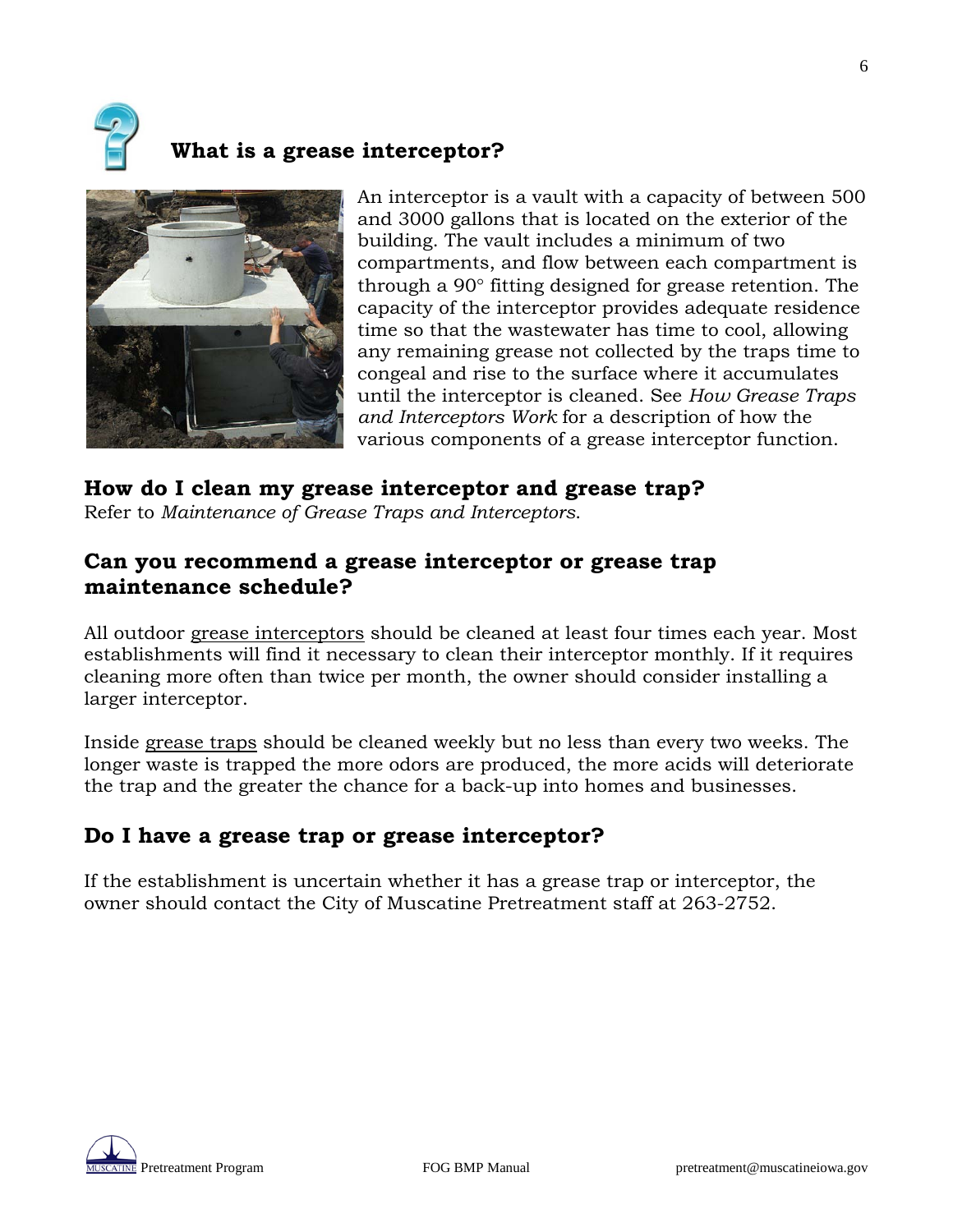

Any establishment that introduces grease or oil into the drainage and sewage system in quantities large enough to cause line blockages or hinder sewage treatment is required to install a grease trap or interceptor. Interceptors are usually required for high volume restaurants (full menu establishments operating 16 hrs/day and/or serving 500+ meals per day) and large commercial establishments such as hotels, hospitals, factories, or school kitchens.

Grease traps are required for small volume (fast food or take-out restaurants with limited menus, minimum dishwashing, and/or minimal seating capacity) and medium volume (full menu establishments operating 8 to 16 hrs/day and/or serving 100 to 400 meals/day) establishments. Medium volume establishments may be required to install an interceptor depending upon the size of the establishment.

### **Is the grease trap I have adequate?**

The Uniform Plumbing Code (UPC) requires that no grease trap have a capacity less than 20 gallons per minute (gpm) or more than 55 gpm. The size of the trap depends upon the number of fixtures connected to it. The following table provides criteria for sizing grease traps:

| Total number of<br>fixtures connected | Required rate of<br>flow, gpm | Grease retention<br>capacity, lbs |
|---------------------------------------|-------------------------------|-----------------------------------|
|                                       | 20                            |                                   |
|                                       | 25                            | 50                                |
|                                       | 35                            |                                   |
|                                       |                               |                                   |

The size will also depend largely upon the maintenance schedule. If a grease trap or interceptor is not maintained regularly it will not provide the necessary grease removal. The establishment should work out a specific cleaning schedule that is right for the establishment. All grease traps need to have the grease cleaned out periodically and no one likes to do the job. It is a dirty, stinky job. Running extremely hot water down the drain only moves the problem down stream. It does not go away. Catch the grease at the source! This is the most economical means to reduce all costs.

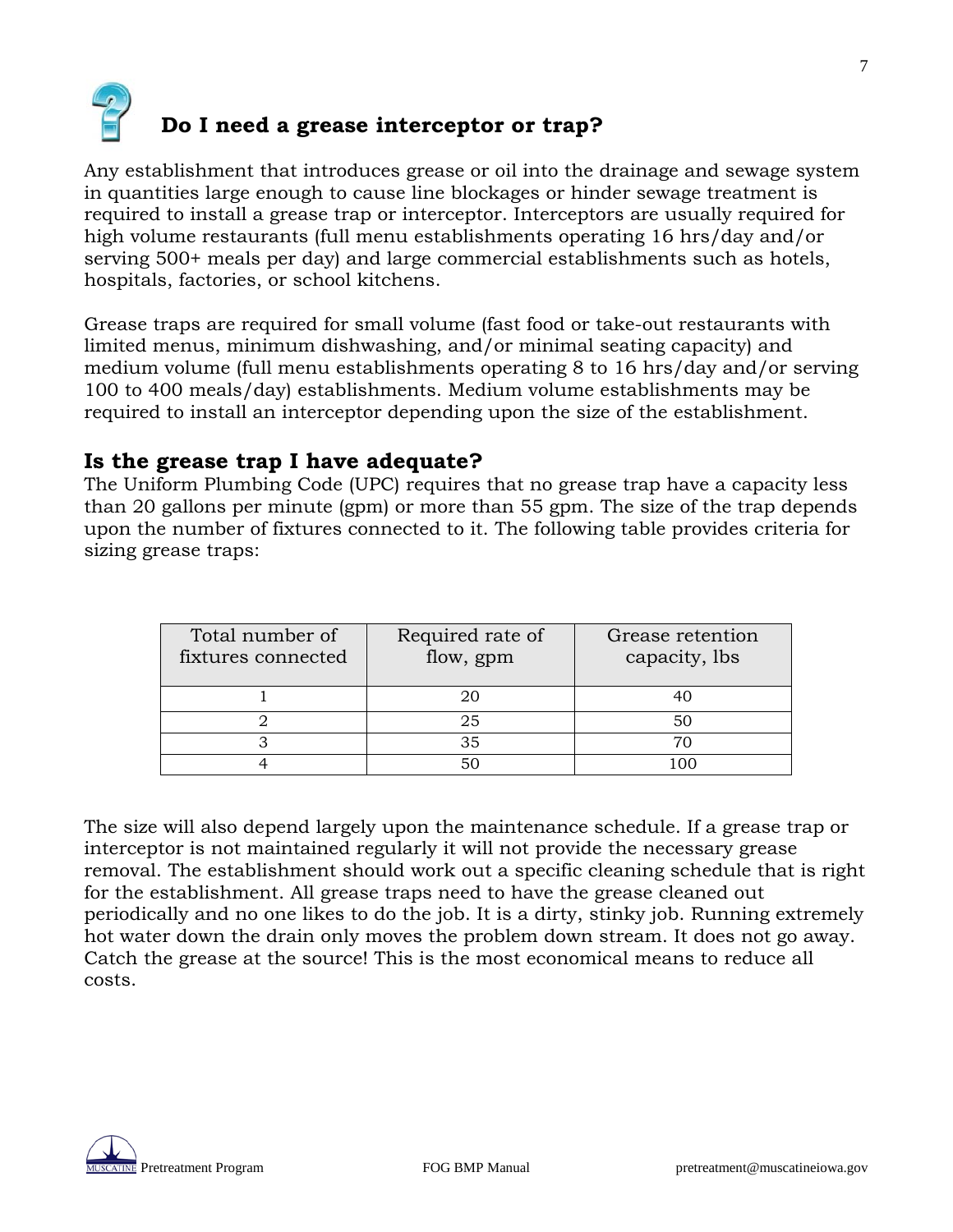

If the establishment uses grease and oil in food preparation, it will eventually encounter a maintenance problem with a plugged building sewer line. The blockage can create a sewer backup situation and ultimately a potential health problem in the establishment. Someone will have to pay for removing the blockage. If the problem is in the building sewer line, then the establishment has direct responsibility for paying for the maintenance. If the blockage or restriction is in the public sewer main and it can be proven that the establishment is the cause of the blockage, then the establishment may have to pay for the public sewer to be maintained. The City of Muscatine ordinance gives the City the authority to recover costs for repairs to the City sewer system due to failure to comply with the City requirements. Blocking a sanitary sewer line is also a violation of the federal Clean Water Act.

### **Who determines if I need a grease trap or interceptor?**

When waste pretreatment is required by the City of Muscatine, an approved grease trap or interceptor shall be installed according to the UPC by a certified plumber. The City of Muscatine prohibits the discharge of materials that can solidify and create blockages in the wastewater collection system or treatment plant. The Health and Pretreatment Departments make periodic inspections to see that no health problems exist due to improperly maintained grease traps and interceptors. These rules will be enforced if a problem exists.

### **How can I get in compliance?**

The establishment should contact the City of Muscatine Pretreatment Department at [pretreatment@muscatineiowa.gov](mailto:pretreatment@muscatineiowa.gov) or 563-263-2752. The establishment will be asked to purchase a permit for the grease device. This will enable the City to assist the establishment in cleaning schedules and advise them of a problem showing up in the wastewater collection system. A Grease Discharge Permit is required regardless of whether the establishment has an existing device or is installing a new one.

### **What are the criteria for inspecting grease traps and interceptors?**

All food service establishments will be inspected for compliance with the 25% rule. Per City Ordinance, all food service establishments must have grease removal devices cleaned when they reach 25% of capacity. If the sediment level exceeds 25% of the tank depth, the cleaning frequency must be increased.



8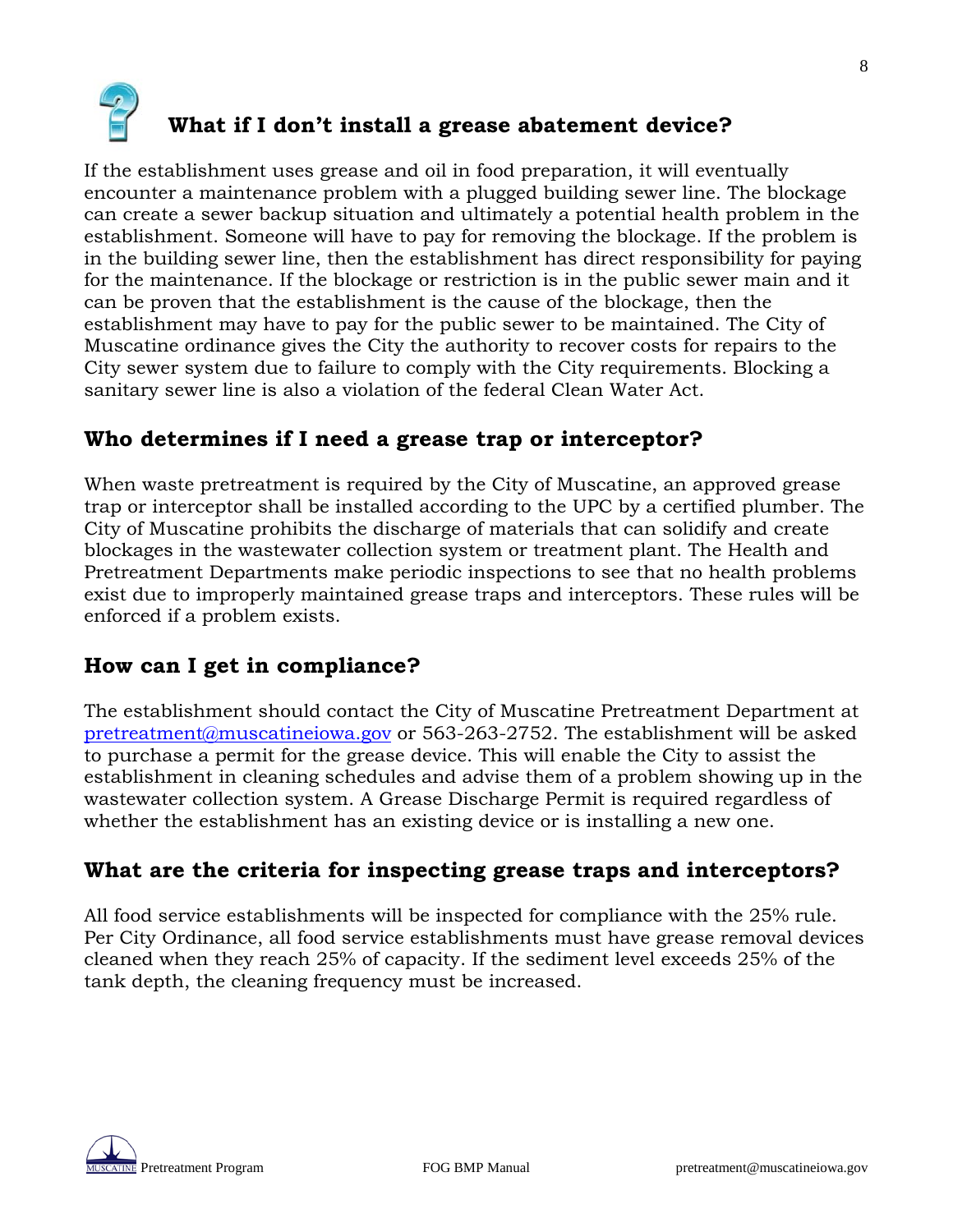



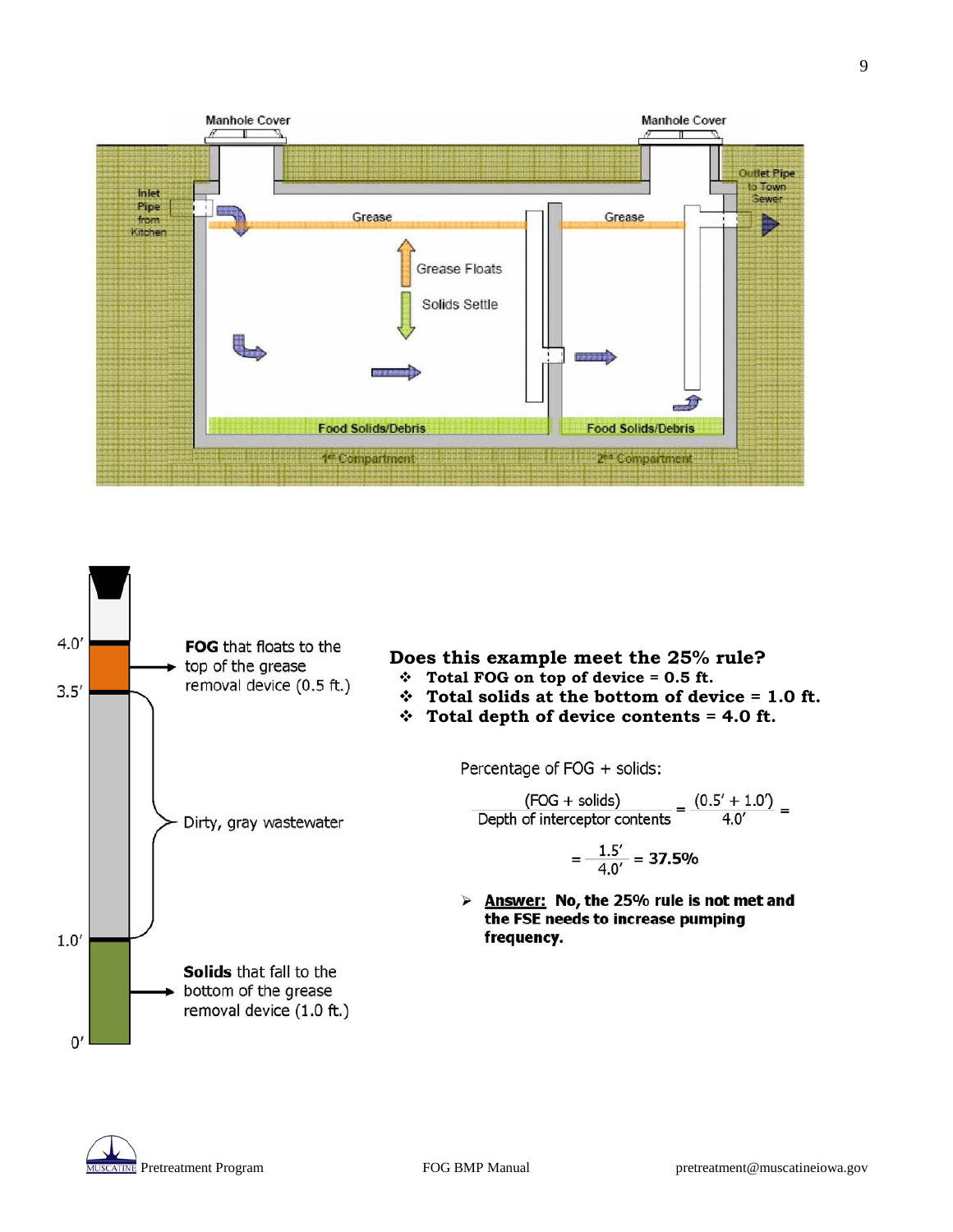

Fats, oil, and grease (FOG) can be managed effectively in the food service industry to minimize adverse impacts on municipal wastewater systems and the environment. Municipal pretreatment staff and food service industry workers have developed Best Management Practices (BMPs) that, when implemented, will minimize the adverse impacts of FOG. This chapter summarizes these BMPs, and other important information, including the reason for BMPs and the benefit of BMPs to the food service industry.

| "Dry wipe" pots, pans, and dishware prior to dishwashing13                 |
|----------------------------------------------------------------------------|
| Dispose of food waste by recycling and/or solid waste removal 13           |
| Witness all grease trap or interceptor cleaning and maintenance14          |
|                                                                            |
|                                                                            |
|                                                                            |
|                                                                            |
| Locate grease dumpsters and storage containers away from storm drain catch |
| Use absorbent pads or other material in storm drain catch basins 17        |
| Use absorbent pads or other material to clean up spilled material 17       |
|                                                                            |

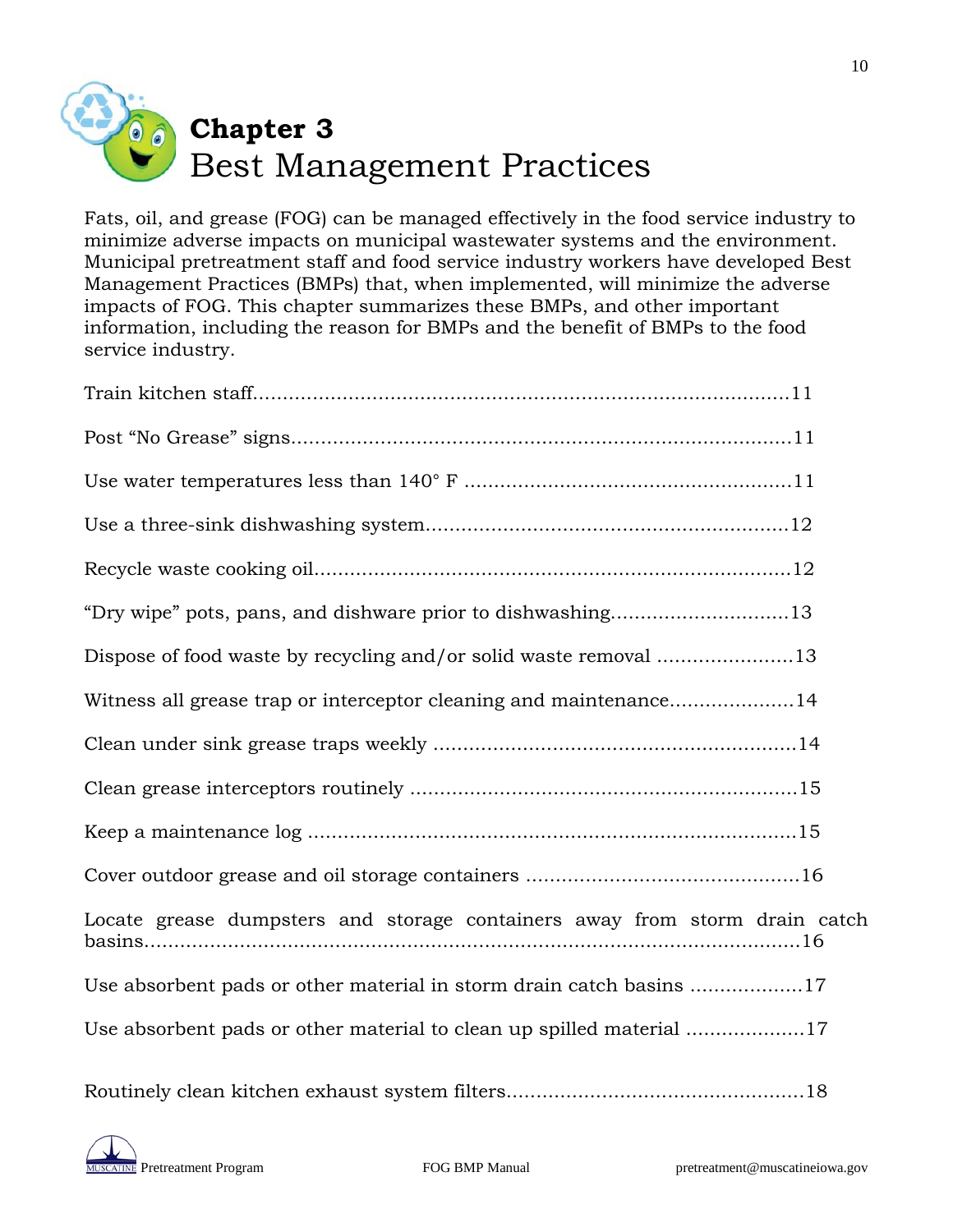

#### $\triangleright$  **BMP**

Train kitchen staff and other employees about how they can help ensure BMP's are implemented.

#### **Reason For**

People are more willing to support an effort if they understand the basis for it.

#### **Benefit to food service establishment**

All of the subsequent benefits of BMPs will have a better chance of being implemented.

#### **Pretreatment inspection tip**

Talk to the establishment manager about the training program that he/she has implemented.



#### $\triangleright$  **BMP**

Post "No Grease" signs above sinks and on the front of dishwashers.

#### **Reason For**

Sign serves as a constant reminder for staff working in kitchens.

#### **Benefit to food service establishment**

These reminders will help minimize grease discharge to the traps and interceptors and reduce the cost of cleaning and disposal.

#### **Pretreatment inspection tips**

Check appropriate locations for "No Grease" signs.

## **Use water temperatures less than 140**° **F**

#### $\triangleright$  **BMP**

Use water temperatures less than 140° F in all sinks, especially the pre-rinse sink before the mechanical dishwasher. The mechanical dishwasher requires a minimum temperature of 160° F, but the UPC prohibits discharging the dishwasher to grease traps.

#### **Reason For**

Temperatures in excess of 140° F will dissolve grease, but the grease can recongeal or solidify in the sanitary sewer system as the water cools.

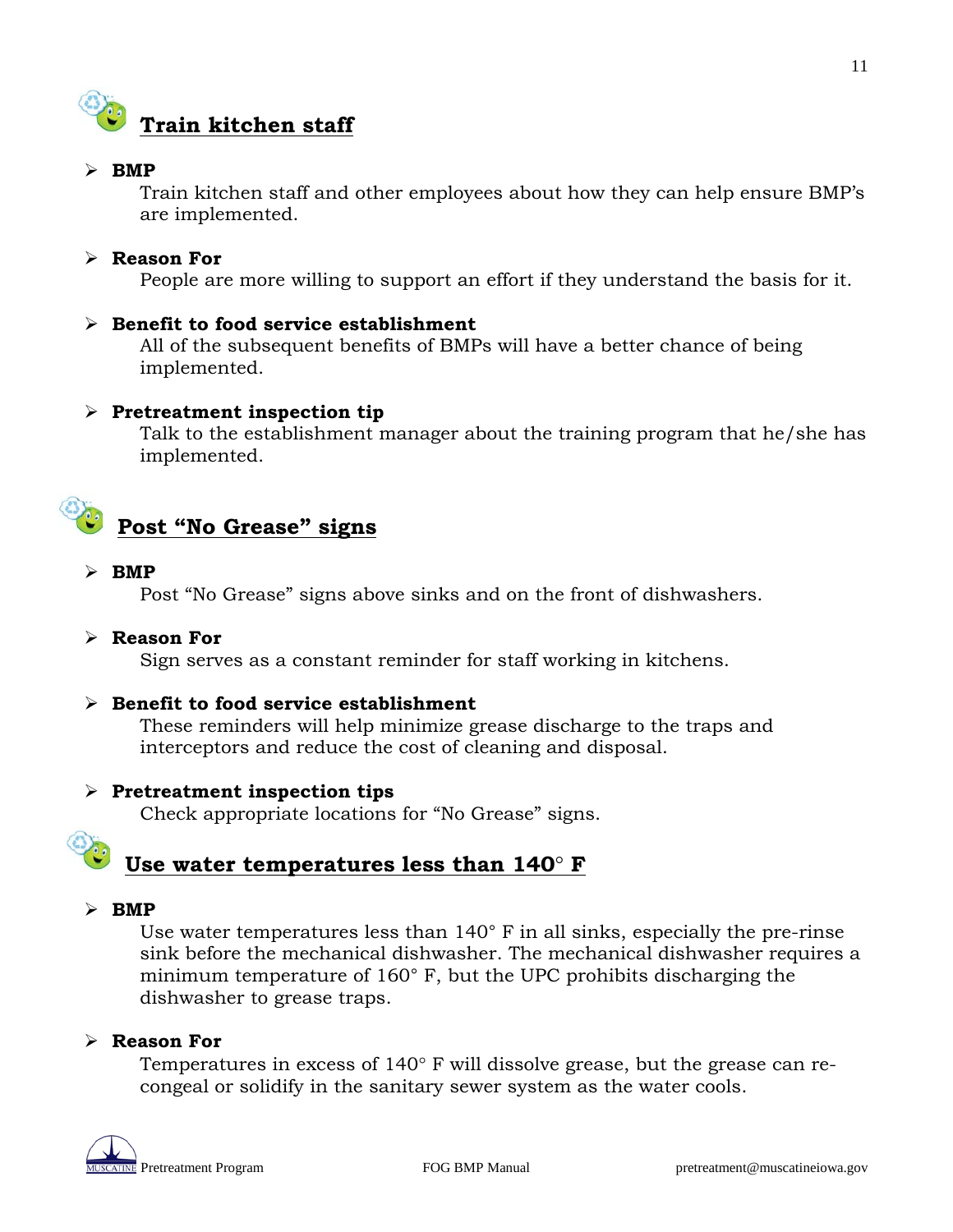#### **Benefit to food service establishment**

The food service establishment will reduce its costs for the energy – gas or electric – for heating the water.

#### **Pretreatment inspection tips**

Check boiler or hot water heater discharge temperature. Measure the temperature of the hot water being discharged from the closest sink.

## **Use a three-sink dishwashing system**

#### $\triangleright$  **BMP**

Use a three-sink dishwashing system, which includes sinks for washing, rinsing, and sanitizing in a 50 to 100-pip bleach solution. Water temperatures are less than 140° F.

#### **Reason For**

The three-sink system uses water temperatures less than 140° F where a mechanical dishwasher requires a minimum temperature of 160° F. Note: The UPC prohibits the discharge of dishwasher water to grease traps.

#### **Benefit to food service establishment**

The food service establishment will reduce its costs for the energy – gas or electric – for heating the water for the mechanical dishwasher and for operating the dishwasher.

#### **Pretreatment inspection tips**

Measure the temperature of the hot water at the three-sink system.

### **Recycle waste cooking oil**

 $\triangleright$  **BMP** 

Recycle waste cooking oil.

#### **Reason For**

There are many waste oil recyclers throughout Iowa. This is a cost recovery opportunity.

#### **Benefit to food service establishment**

The food service establishment will be paid for the waste material and will reduce the amount of garbage it must pay to have hauled away.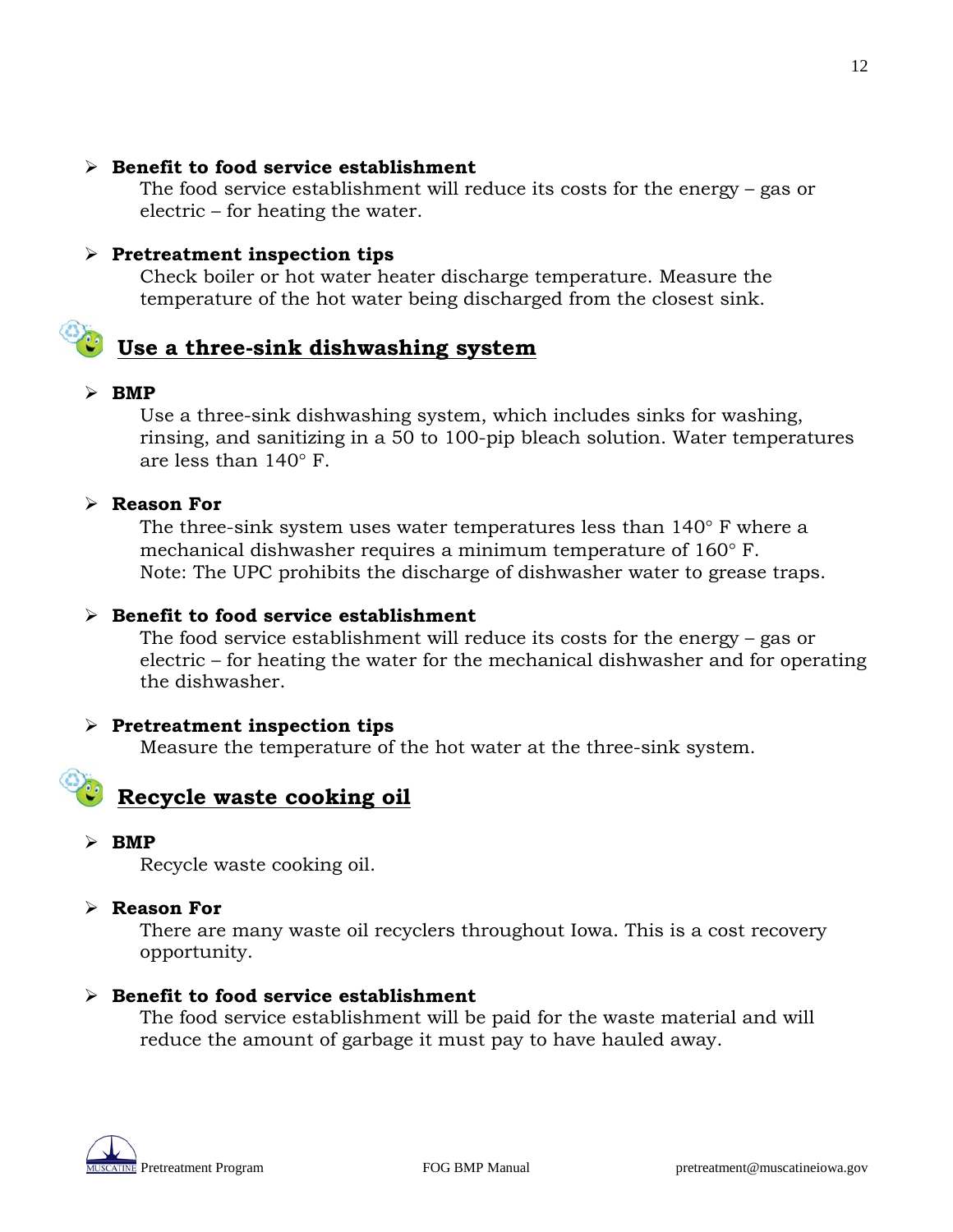#### **Pretreatment inspection tips**

Obtain the name of the recycler used. Review recycling records. Confirm records with the recycler.



## **"Dry wipe" pots, pans, and dishware prior to dishwashing**

#### $\triangleright$  **BMP**

"Dry wipe" pots, pans, and dishware prior to dishwashing.

#### **Reason For**

The grease and food that remains in pots, pans, and dishware will go to the landfill. By "dry wiping" and disposing in garbage receptacles, the material will not be sent to the grease traps and interceptors.

#### **Benefit to food service establishment**

This will reduce the amount of material going to grease traps and interceptors, which will require less frequent cleaning, reducing maintenance costs.

#### **Pretreatment inspection tips**

Observe dishwashing practices.

### **Dispose of food waste by recycling and/or solid waste removal**

#### $\triangleright$  **BMP**

Dispose of food waste by recycling and/or solid waste removal.

#### **Reason For**

Some recyclers will take food waste for methane production or animal feed. In the absence of such recyclers, the food waste can be disposed as solid waste in landfills by solid waste haulers.

#### **Benefit to food service establishment**

Recycling food wastes will reduce the cost of solid waste disposal. Solid waste disposal of food waste will reduce the frequency and cost of grease trap and interceptor cleaning.

#### **Pretreatment inspection tips**

Inspect grease traps and interceptors for food waste accumulation. Confirm the recycler or solid waste removal company with the establishment manager.

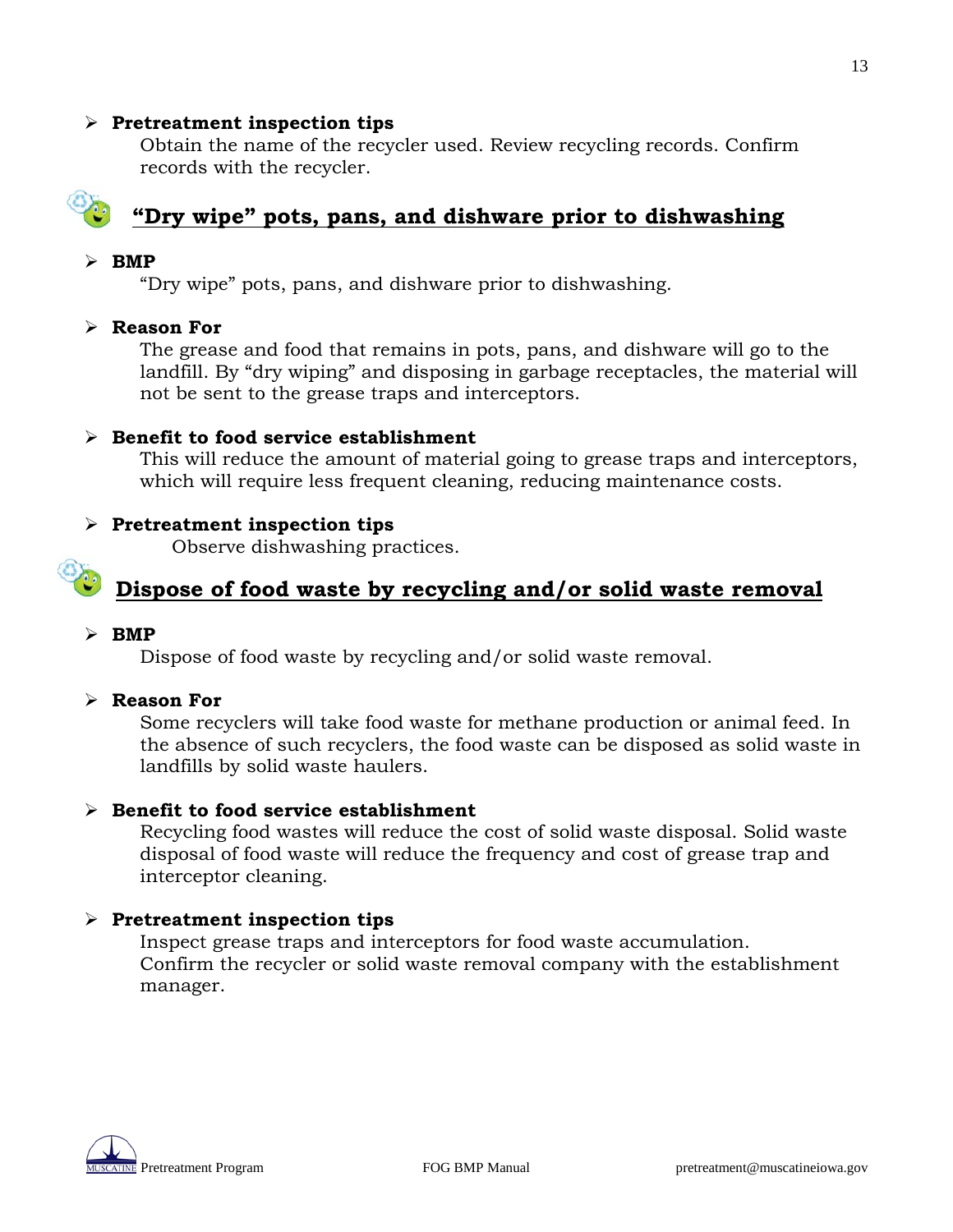## **Witness all grease trap or interceptor cleaning and maintenance**

#### $\triangleright$  **BMP**

Owners or managers should witness all grease trap or interceptor cleaning and maintenance activities to ensure that the device is properly operating.

#### **Reason For**

Grease trap/interceptor haulers and recyclers may take shortcuts. If the establishment manager inspects the cleaning operation and ensures it is consistent with the procedures in *Grease Trap and Interceptor Maintenance*  they are more assured of getting full value for their money.

#### **Benefit to food service establishment**

The establishment will ensure it is getting value for the cost of cleaning the grease trap or interceptor. Otherwise the establishment may be paying for cleaning more often than necessary.

#### **Pretreatment inspection tips**

None.

## **Clean under sink grease traps weekly**

#### $\triangleright$  **BMP**

Clean under sink grease traps weekly. If grease traps are more than 50 percent full when cleaned weekly, the cleaning frequency needs to be increased.

#### **Reason For**

Under sink grease traps have less volume than grease interceptors. Weekly cleaning of under sink grease traps by the establishments own maintenance staff will reduce the cost of cleaning the grease interceptor. If the establishment does not have a grease interceptor, the under sink grease trap is the only means of preventing grease from entering the sanitary sewer system. If the grease trap is not providing adequate protection, the City may require installation of a grease interceptor.

#### **Benefit to food service establishment**

This will extend the length of the cleaning cycle for grease interceptors that the establishment maintains.

#### **Pretreatment inspection tips**

Visually inspect the contents of the under sink grease traps. Inspect cleaning records.

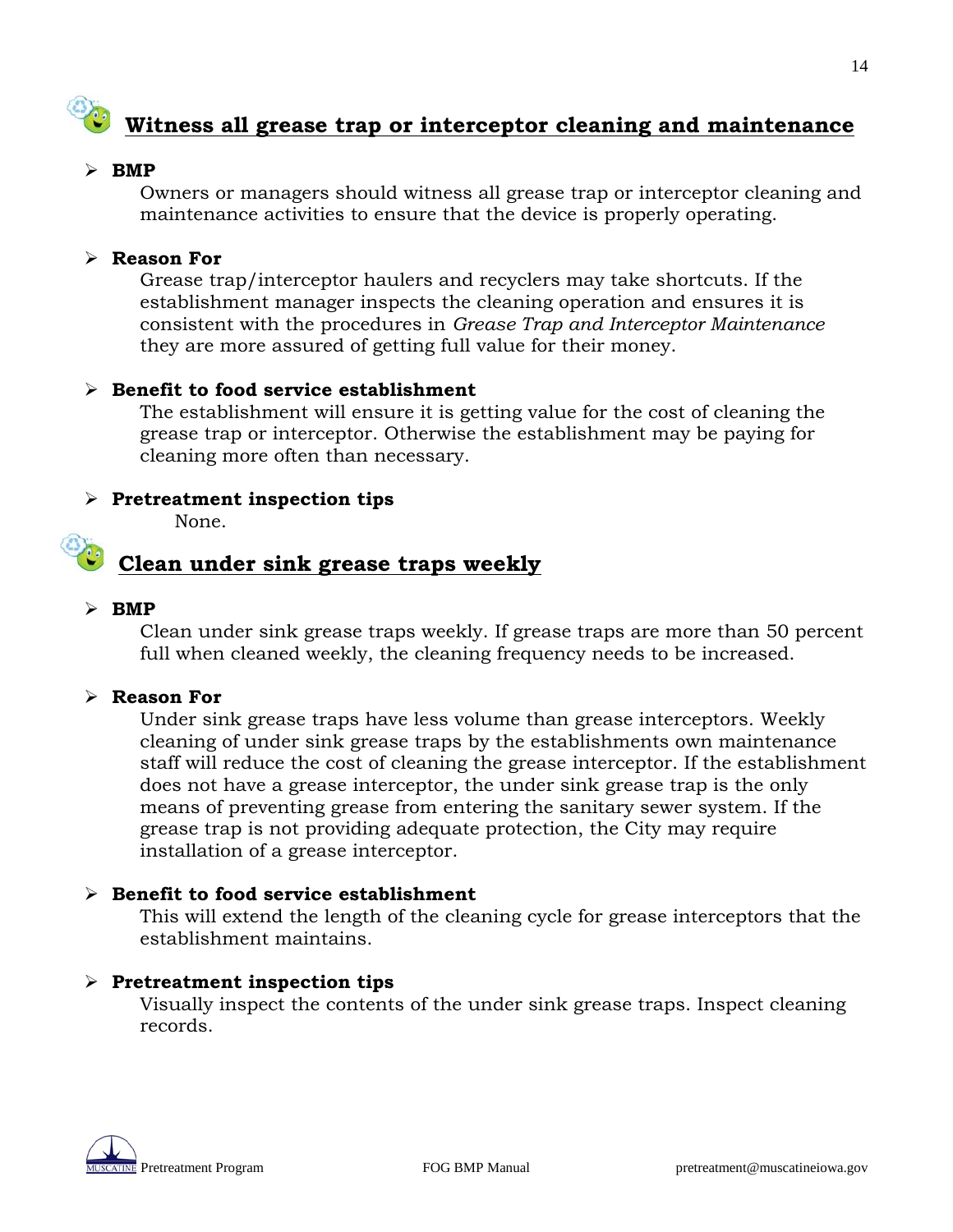

#### $\triangleright$  **BMP**

Clean grease interceptors routinely.

#### **Reason For**

Grease interceptors must be cleaned routinely to ensure that grease accumulation does not cause the interceptor to operate poorly. The cleaning frequency is a function of the type of establishment, the size of the interceptor, and the volume of flow discharged by the establishment.

#### **Benefit to food service establishment**

Routine cleaning will prevent plugging of the sewer line between the food service establishment and the sanitary sewer system. If the line plugs, the sewer line may back up into the establishment, and the business will need to hire someone to unplug it.

#### **Pretreatment inspection tips**

No more than 25 percent of the depth should be a combination of grease (top) and sediment (bottom).



#### $\triangleright$  **BMP**

Keep a maintenance log.

#### **Reason For**

The maintenance log serves as a record of the frequency and volume of cleaning the interceptor. It is required by the pretreatment program to ensure that grease trap/interceptor maintenance is performed on a regular basis.

#### **Benefit to food service establishment**

The maintenance log serves as a record of cleaning frequency and can help the establishment manager optimize cleaning frequency to reduce cost.

#### **Pretreatment inspection tips**

Inspect maintenance log. Provide the establishment with a sample maintenance log if it does not have one. Confirm the maintenance log with the grease hauler identified.

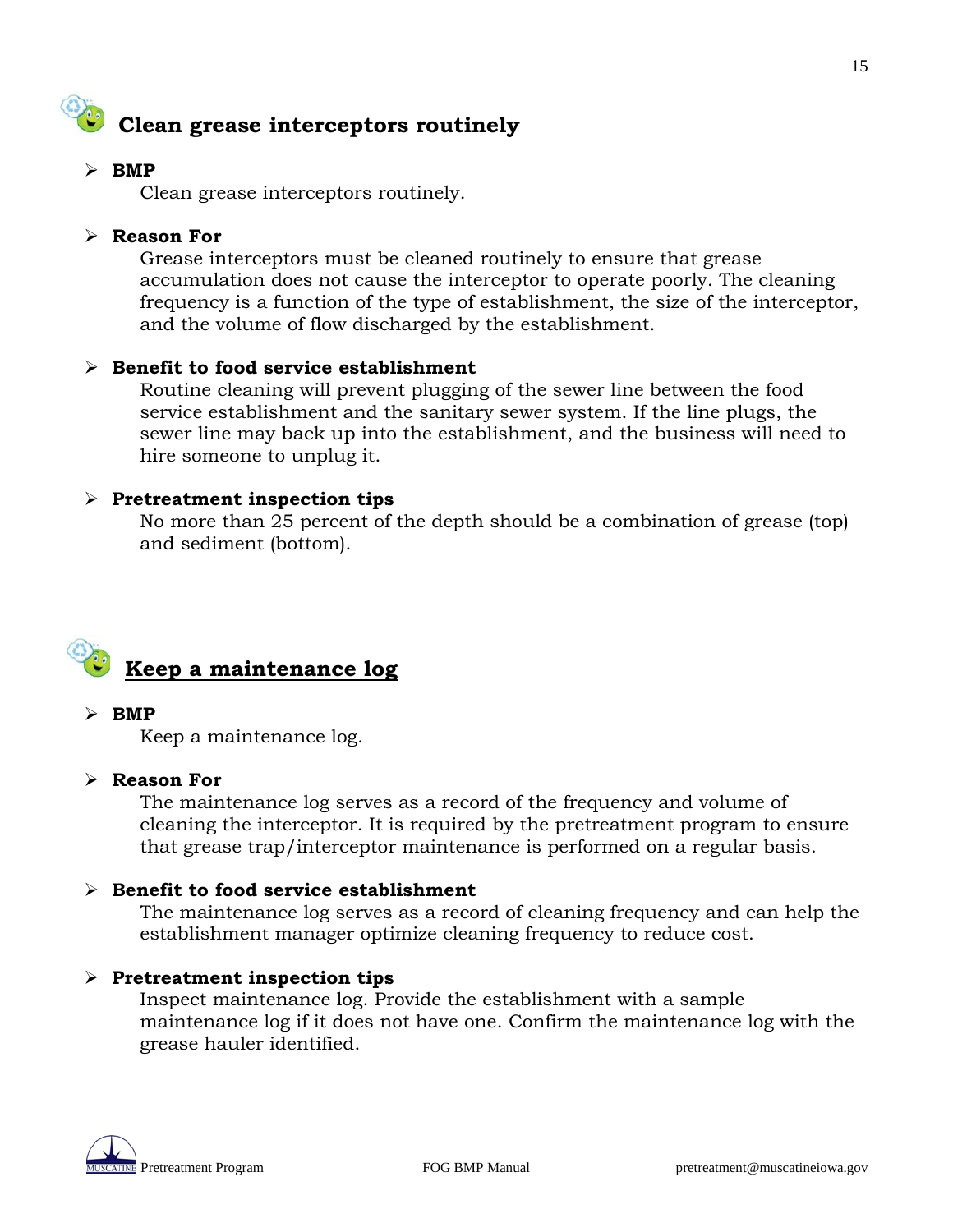## **Cover outdoor grease and oil storage containers**

#### $\triangleright$  **BMP**

Cover outdoor grease and oil storage containers.

#### **Reason For**

Uncovered grease and oil storage containers can collect rainwater. Since grease and oil float, the rainwater can cause an overflow onto the ground. Such an overflow will eventually reach the stormwater system and nearby streams.

#### **Benefit to food service establishment**

The discharge of grease and oil to the storm drain system will degrade the water quality of receiving streams by adding biological and chemical oxygen demand to the stream. Discharge of grease and oil to the storm drain might also result in legal penalties or fines.

#### **Pretreatment inspection tips**

Observe storage area for signs of oil and grease. Inspect containers for covers. Remove covers to ensure containers have not overflowed and do not have excess water.



### **Locate grease dumpsters and storage containers away from stormdrain catch basins**

#### $\triangleright$  **BMP**

Locate grease dumpsters and storage containers away from storm drain catch basins.

#### **Reason For**

The farther away from the catch basin, the more time someone has to clean up spills or drainage prior to entering the storm drain system. Be aware of oil and grease dripped on the ground while carrying waste to the dumpster, as well as oil and grease that may "ooze" from the dumpster.

#### **Benefit to food service establishment**

The discharge of grease and oil to the storm drain system will degrade the water quality of receiving streams and rivers by adding biological and chemical oxygen demand to the stream. Discharge of grease and oil to the storm drain might also result in legal penalties or fines.

#### **Pretreatment inspection tips**

Observe storage area for signs of oil and grease. Inspect the closest catch basin for signs of accumulated grease and oil.

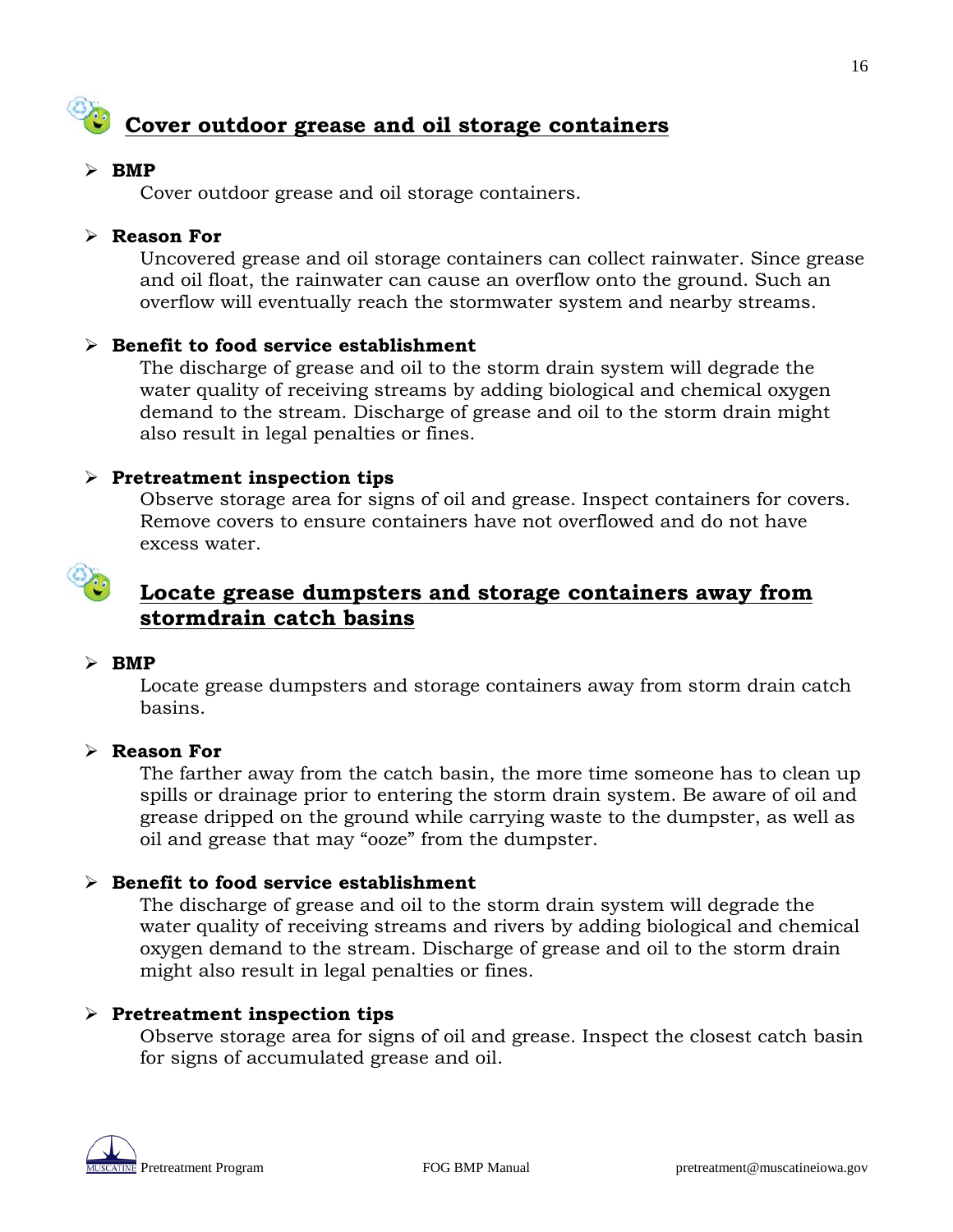## **Use absorbent pads or other material in storm drain catch basins**

#### $\triangleright$  **BMP**

Use absorbent pads or other material in the storm drain catch basins if grease dumpsters and containers must be located nearby. Do not use free flowing absorbent materials such as "kitty litter" or sawdust.

#### **Reason For**

Absorbent pads and other materials can serve as an effective barrier to grease and oil entering the storm drain system.

#### **Benefit to food service establishment**

The discharge of grease and oil to the storm drain system will degrade the water quality of receiving streams by adding biological and chemical oxygen demand to the stream. Discharge of grease and oil to the storm drain might also result in legal penalties or fines.

#### **Pretreatment inspection tips**

Check the nearest catch basin and drainage paths for signs of grease and oil. Require absorbent pads if the basin is within 20 feet of grease dumpsters or containers, or if there are signs of grease in the catch basin at any distance. Do not permit the use of free flowing absorbent material such as "kitty litter."

## **Use absorbent pads or other material to clean up spilled material**

#### $\triangleright$  **BMP**

Use absorbent pads or other material to clean up spilled material around outdoor equipment, containers or dumpsters. Do not use free flowing absorbent materials such as "kitty litter" or sawdust that can be discharged to the storm drain system.

#### **Reason For**

Absorbent pads or materials can help clean up grease and oil that is spilled on the ground and prevent it from flowing to the storm drain system.

#### **Benefit to food service establishment**

The discharge of grease and oil to the storm drain system will degrade the water quality of receiving streams by adding biological and chemical oxygen demand to the stream. Discharge of grease and oil to the storm drain might also result in legal penalties or fines.

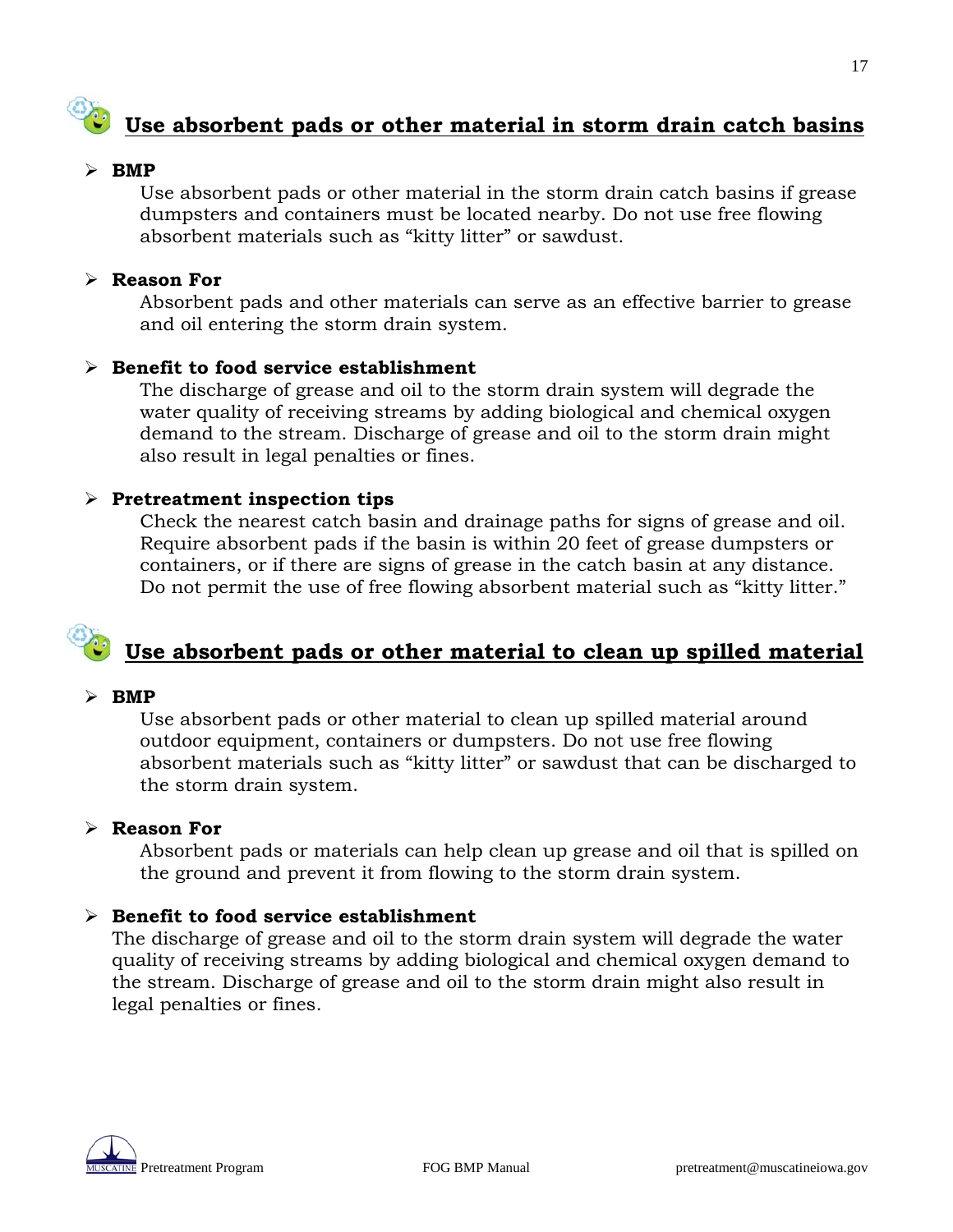#### **Pretreatment inspection tips**

If grease and oil are observed on the ground in the storage area, recommend the use of absorbents to minimize movement of the grease and oil. Do not permit the use of free flowing absorbent material such as "kitty litter."

## **Routinely clean kitchen exhaust system filters**

#### $\triangleright$  **BMP**

Routinely clean kitchen exhaust system filters.

#### **Reason For**

If grease and oil escape through the kitchen exhaust system, it can accumulate on the roof of the establishment and eventually enter the storm drain system when it rains.

#### **Benefit to food service establishment**

Grease and oil accumulation in the exhaust system and on the roof of buildings is an extreme fire hazard.

The discharge of grease and oil to the storm drain system will degrade the water quality of receiving streams by adding biological and chemical oxygen demand to the stream. Discharge of grease and oil to the storm drain might also result in legal penalties or fines.

#### **Pretreatment inspection tips**

Inspect roof (if safely accessible) for signs of oil and grease. Require a maintenance schedule and records for cleaning exhaust filters. Cleaning is usually by washing, which will discharge the grease to the interceptor where it can be controlled.

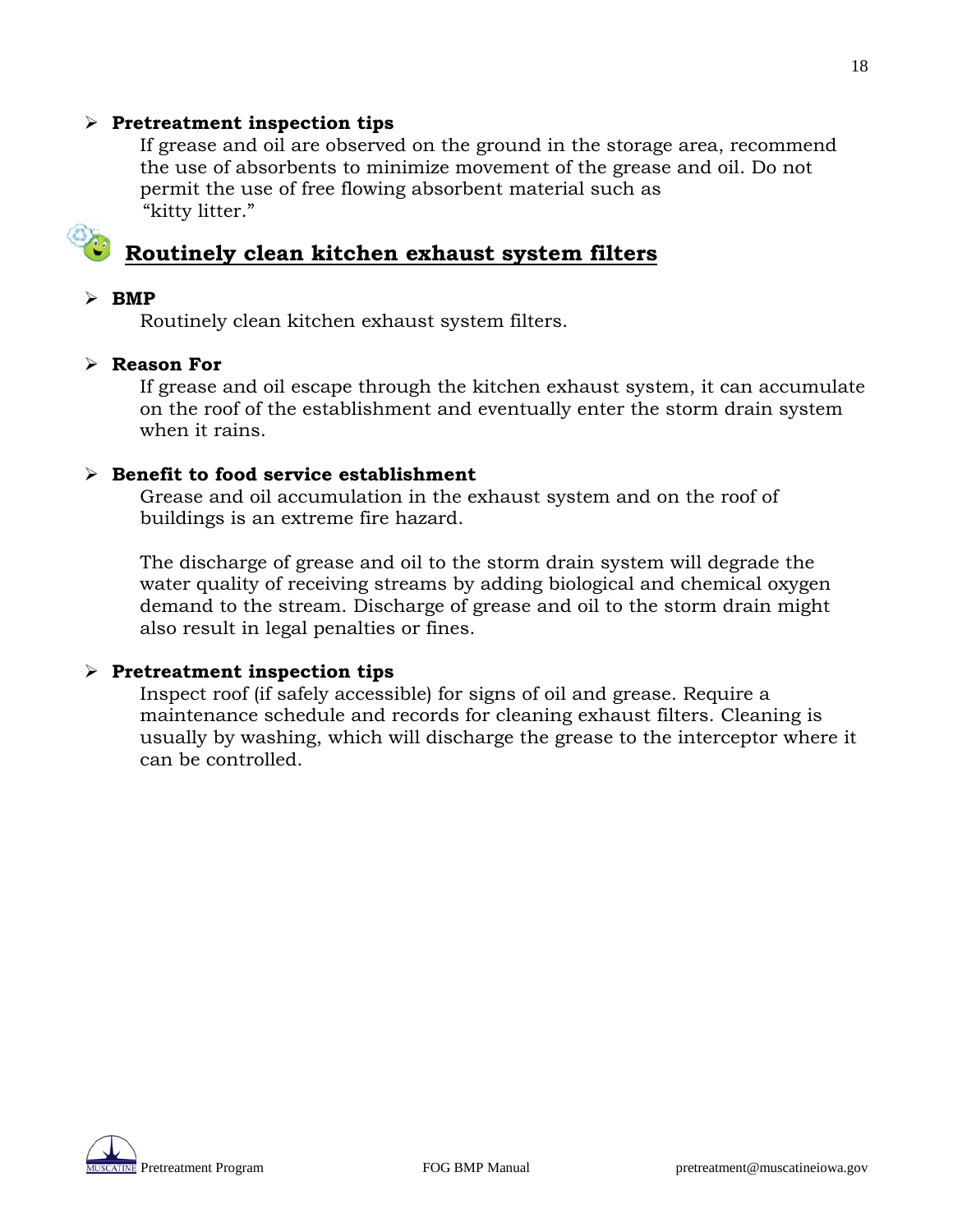

## **Chapter 4** Prohibitions Relating to Discharge of Fats, Oil, and Grease

Certain activities relating to discharge of fats, oil, and grease are prohibited. These activities, if allowed, would interfere with the proper operation of grease traps and interceptors and potentially have an immediate, negative effect on the municipal wastewater system or the environment. This chapter provides a list of prohibited activities and the basis for each prohibition.

| Prohibition                                                                                                                                                                                                              | <b>Basis</b>                                                                                                                                                                                                                                                                                                                                                                                                                      |
|--------------------------------------------------------------------------------------------------------------------------------------------------------------------------------------------------------------------------|-----------------------------------------------------------------------------------------------------------------------------------------------------------------------------------------------------------------------------------------------------------------------------------------------------------------------------------------------------------------------------------------------------------------------------------|
| Do not discharge fats, oil, and grease in<br>concentrations that will cause an<br>obstruction to the flow in a sewer, or pass<br>through or cause interference at a<br>wastewater treatment facility.                    | Grease can solidify and trap other solid<br>particles to completely plug the<br>wastewater collection system.                                                                                                                                                                                                                                                                                                                     |
| Do not discharge grease, improperly<br>shredded garbage, animal guts or tissues,<br>paunch manure, bones, hide, hair,<br>fleshings, or entrails.                                                                         | These materials in combination or alone<br>can cause blockages and other operations<br>and maintenance problems in the<br>wastewater collection and treatment<br>system.                                                                                                                                                                                                                                                          |
| Do not discharge wastewater with<br>temperatures in excess of $140^{\circ}$ F to any<br>grease traps. This includes water from<br>mechanical dishwashers that have a<br>minimum required temperature of $160^{\circ}$ F. | Temperatures in excess of 140° F will<br>dissolve grease, but the grease can re-<br>congeal and cause blockages further<br>downstream in the sanitary sewer<br>collection system as the water-cools.                                                                                                                                                                                                                              |
|                                                                                                                                                                                                                          | Note: High temperature water, such as<br>from a dishwasher, is discharged to the<br>remotely located grease interceptor, if<br>there is one. The remote location and the<br>high volume of the interceptor allows the<br>water time to cool so that there is not a<br>problem with dissolving grease and<br>moving it further downstream. The high<br>volume also provides dilution of the<br>detergents in the dishwasher waste. |
| Do not discharge waste from a food waste<br>disposal, garbage disposal, aerator or<br>grinder unit to any grease traps.                                                                                                  | The food waste will greatly reduce the<br>capacity of the grease trap for retaining<br>grease and can cause worse problems<br>with blockages.                                                                                                                                                                                                                                                                                     |

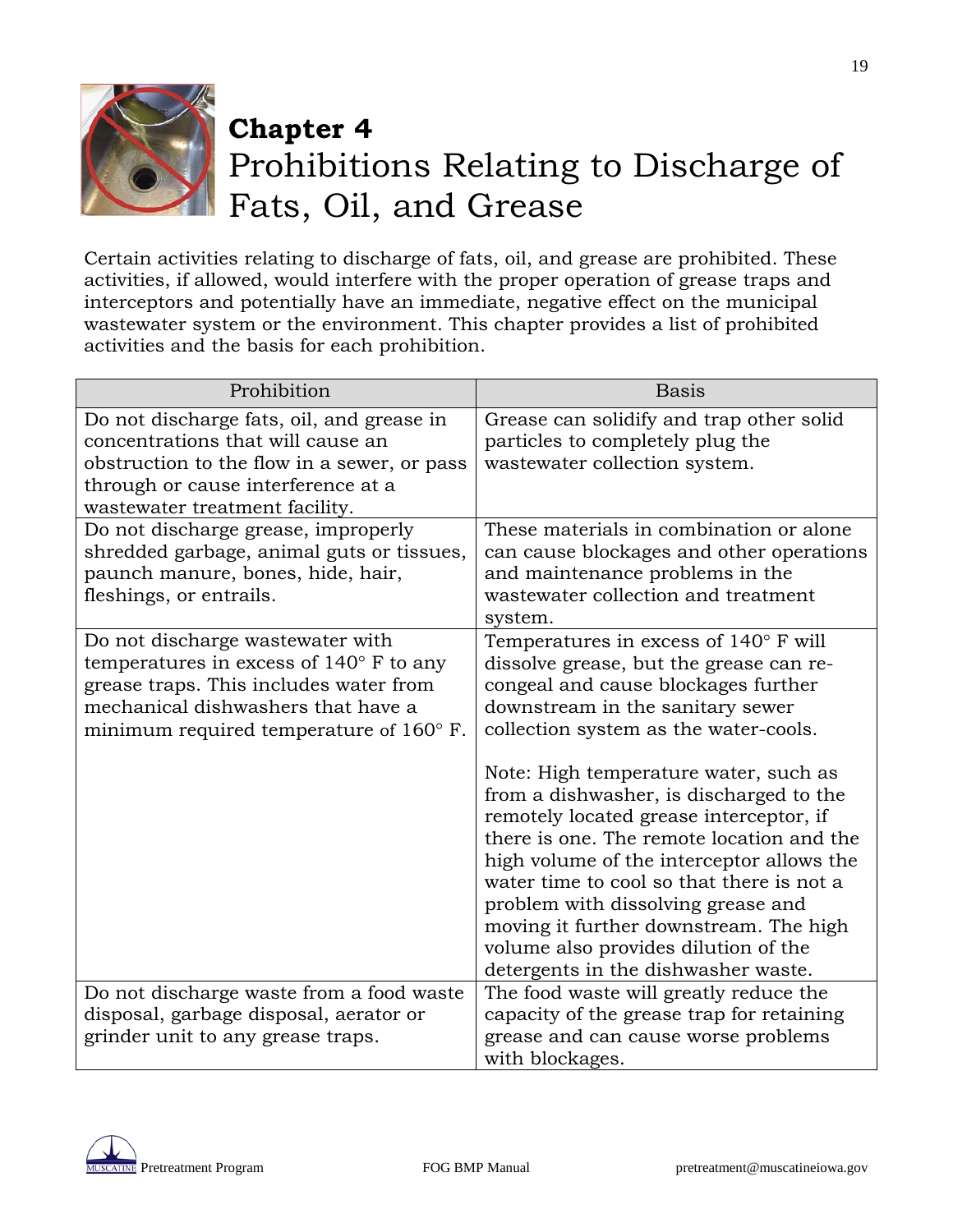| Prohibition                                              | <b>Basis</b>                              |
|----------------------------------------------------------|-------------------------------------------|
| Do not discharge caustics, acids,                        | Though emulsifying agents can dissolve    |
| solvents, or other emulsifying agents.                   | solidified grease, the grease can re-     |
|                                                          | congeal further downstream in the         |
|                                                          | sanitary sewer collection system.         |
|                                                          | Caustics, acids, and solvents can have    |
|                                                          |                                           |
|                                                          | other harmful effects on the wastewater   |
|                                                          | treatment system and can be hazardous     |
|                                                          | to those working in the wastewater        |
|                                                          | collection system.                        |
| Do not discharge fats, wax, grease or oils               | The temperatures shown are                |
| containing substances that will become                   | temperatures that can occur in the        |
| viscous between $32^{\circ}$ F (0°C) and $150^{\circ}$ F | wastewater collection and treatment       |
| $(65^{\circ}C).$                                         | system. If these substances congeal,      |
|                                                          | solidify, or become too viscous, they can |
|                                                          | cause blockages and other operations      |
|                                                          | and maintenance problems.                 |
| Do not utilize biological agents for grease              | The biological agents may disrupt the     |
| remediation without permission from the                  | biological treatment process at the       |
| City Pretreatment Department.                            | wastewater treatment plant.               |
| Do not clean equipment outdoors in an                    | Grease and dirt will be washed off the    |
| area where water can flow to the gutter,                 | equipment and enter the storm drain       |
| storm drain, or street.                                  | system and flow to nearby streams.        |



Never pour grease down the sink, floor drain, toilet or into storm drains.

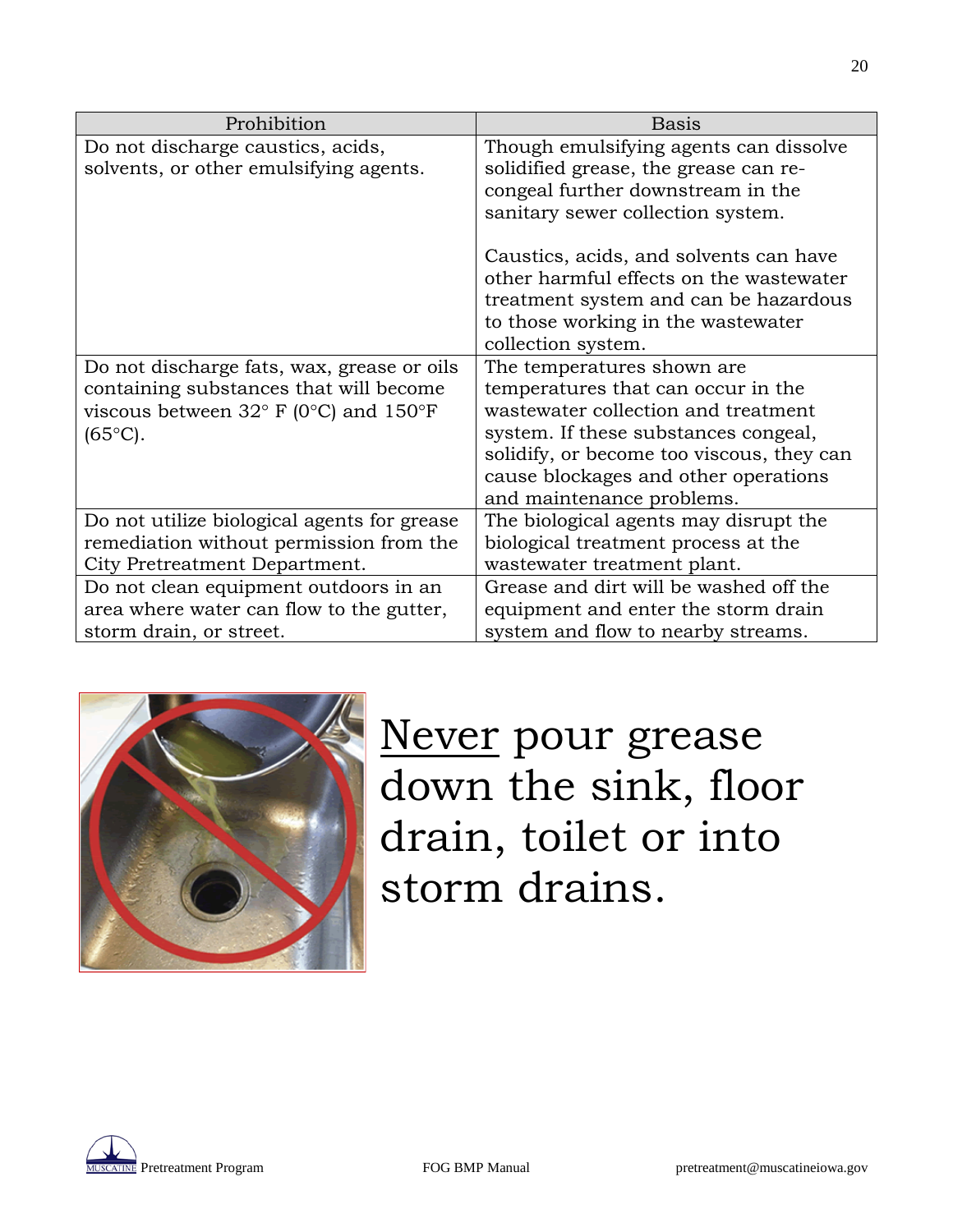# **Chapter 5** Grease Trap and Interceptor Maintenance

The grease traps and interceptors used by food service establishments must be cleaned on a regular basis to ensure that they work properly. Regular cleaning of grease traps and interceptors can improve their efficiency and effectiveness. This chapter describes step-by-step maintenance actions that can be used to clean these devices.

Maintenance staff, or other employees usually perform grease trap maintenance. Grease interceptor (GI) maintenance, which is usually performed by permitted haulers or recyclers (contact the Pretreatment Department for a list of certified haulers at **pretreatment@muscatineiowa.gov** or 263-2752), consists of removing the entire volume (liquids and solids) from the GI and properly disposing of the material in accordance with all Federal, State, and/or local laws. When performed properly and at the appropriate frequency, GI and trap maintenance can greatly reduce the discharge of FOG into the wastewater collection system.

The required maintenance frequency for GIs and traps depends greatly on the amount of FOG a facility generates as well as any BMPs implemented to reduce the FOG discharged into the sanitary sewer system. In many cases, an establishment that implements BMPs will realize financial benefit through a reduction in their required GI and trap maintenance frequency. Refer to *Best Management Practices* for examples of BMPs that FOG generating establishments should implement.

### **WARNING!**

Do not use hot water, acids, caustics, solvents, or emulsifying agents when cleaning grease traps and interceptors.



21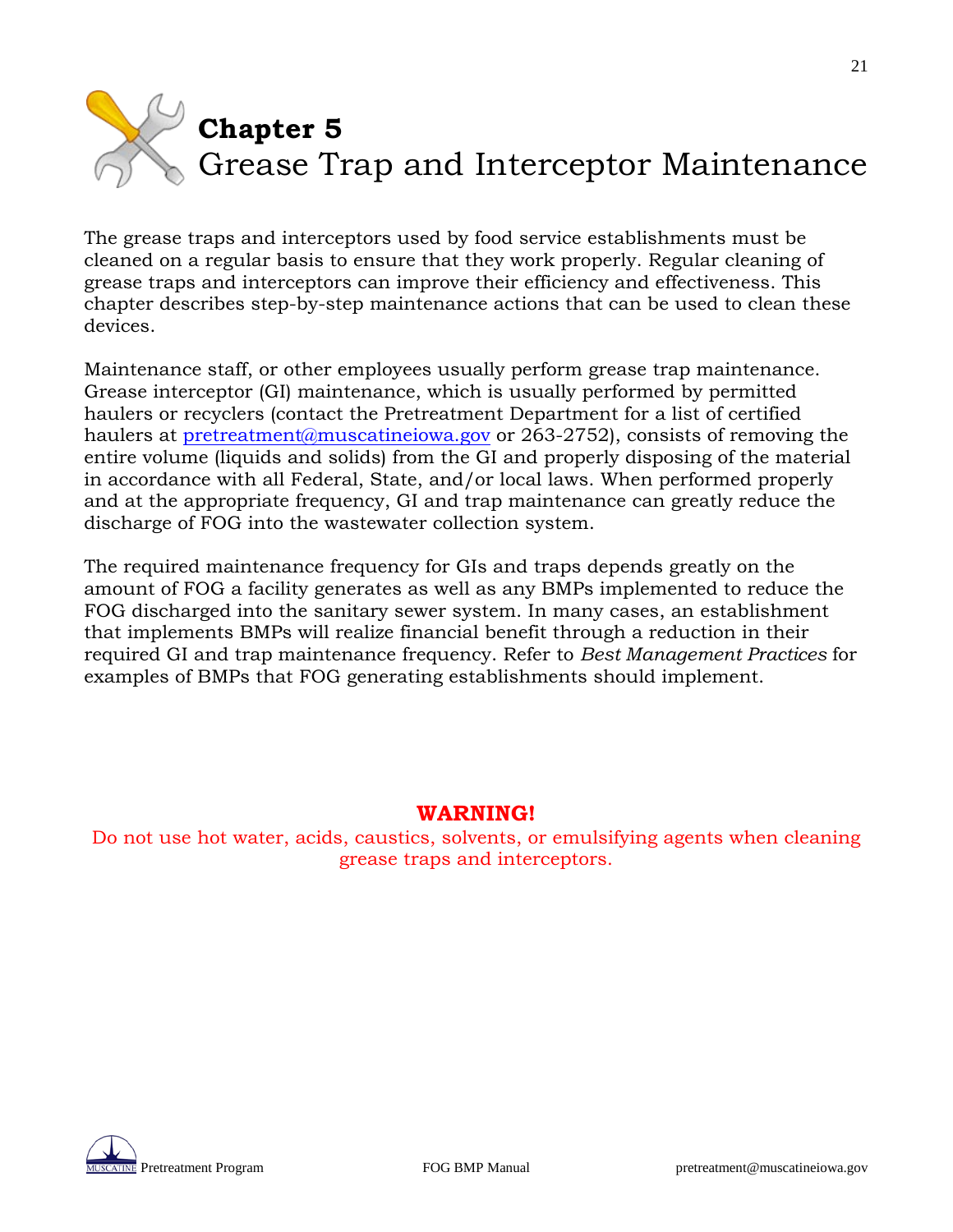

## **Grease Trap Maintenance**



A proper maintenance procedure for a grease trap is outlined on the following page:

## TOOLS AND MATERIALS

- 1. A large trash can
- 2. Two or three trash can liners/bags (thick or heavy duty) or sealable containers
- 3. Absorbent material (floor dry available at auto parts stores or clay kitty litter)
- 4. Proper hand tools and safety equipment to open trap: hex head wrench (allen wrench), screw driver/small pry bar, scraper, rubber gloves and safety glasses
- 5. Tools for removing contents
	- a. scoop of some type for removal of water and solids
	- b. scraper (putty knife)
	- c. wet/dry vacuum (optional)
- 6. Clean paper towels or cloth rags

## BEFORE YOU BEGIN

- 1. Develop a strict maintenance schedule and adhere to it. Typically, clean the grease trap once a week but no less than every two weeks.
- 2. Prepare your work area (clear area of debris, bleach, bottles, and other cleaners).
- 3. Line the trash can with garbage bags.
- 4. Add absorbent material (floor dry or kitty litter) into the lined trash can. This will soak up the water and liquid waste making transport of waste to the dumpster cleaner and safer.
- 5. Refer to the installation manual for disassembly of the unit.

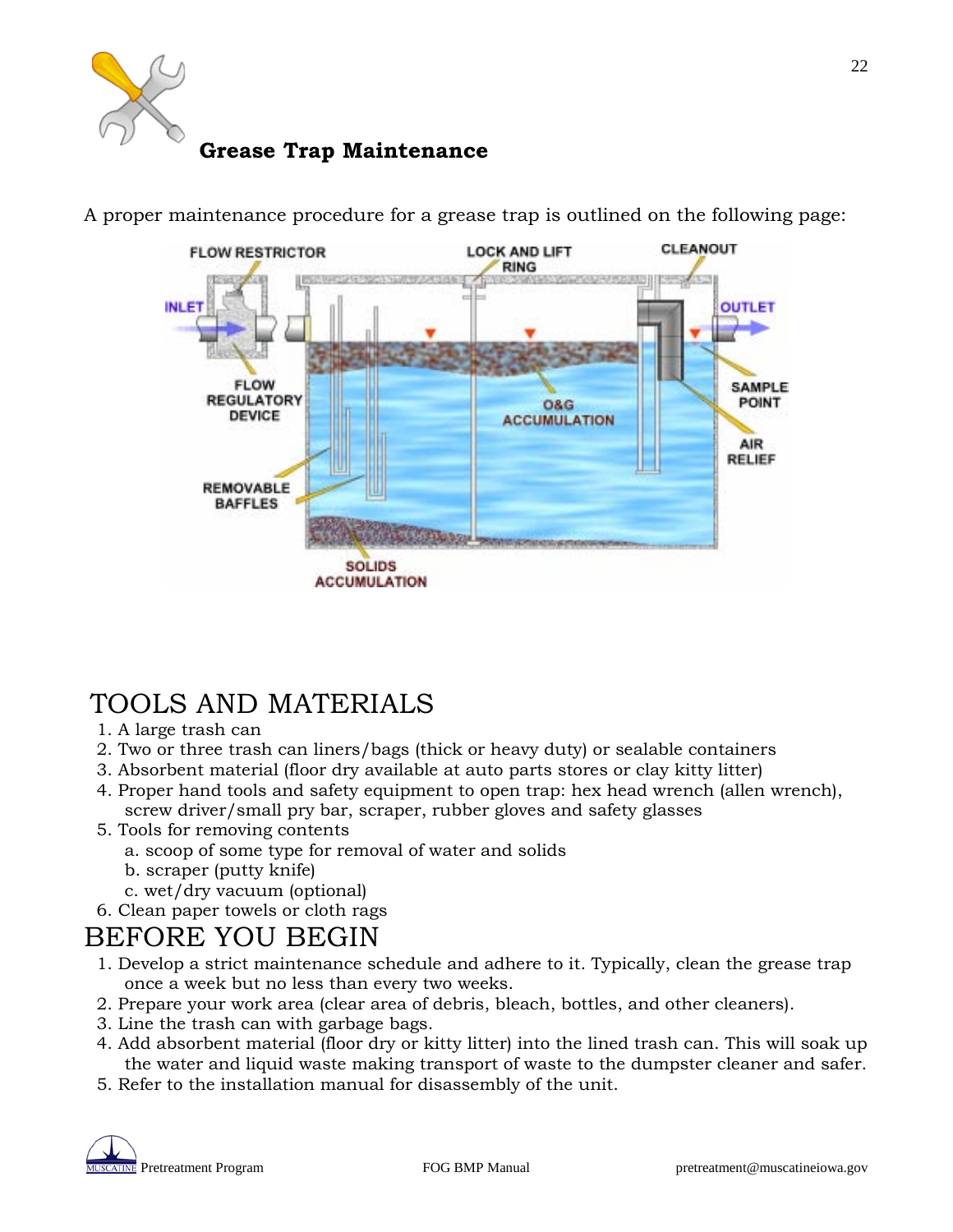## CLEANING YOUR TRAP

- 1. Turn fasteners counter-clockwise to loosen and carefully remove the lid of the grease trap without damaging the gasket. Clean, inspect, and replace gasket if necessary.
- 2. Observe the manner in which the internal parts are installed because you'll have to reinstall them properly after you finish cleaning the trap.
- 3. Begin removing contents of the grease trap by dipping or vacuuming the waste products from the inside of the trap.
- 4. Remove all contents until grease trap is empty.
- 5. Do NOT use hot water, degreasers, or soaps to clean the interior of the trap.
- 6. Scrape all the inside walls, baffles, and screens to insure movement of water through unit.
- 7. Inspect and note the condition of tank, baffle, and all removable parts. Schedule repairs or replacement as needed.
- 8. Make sure the grease trap has been properly reassembled (all internal parts are in their proper place).
- 9. Examine the gasket for damage. Replace if necessary never use tube silicone as a gasket.
- 10. Clean and re-install rubber gasket and reposition lid on tank. Ensure all screws and hold-downs are in place and properly tightened.
- 11. Ensure enough absorbent material has been placed in bag to soak up all excess liquids. Add more if needed. Securely tie the bag of waste closed so that it does not leak.
- 12. Place bag in the garbage (solid waste) dumpster or designated receptacle. **It is ILLEGAL to dump grease trap or kitchen waste into the sanitary sewer system (toilets, cleanouts, manholes, etc.), storm drains, ponds, or outdoor areas.**

## REPORTING & DOCUMENTATION

- 1. Contact the Muscatine Pretreatment Dept. for sample grease control device maintenance logs to be kept on site. Contact at 263-2752 or pretreatment@muscatineiowa.gov.
- 2. Maintain documentation and report grease trap cleanings a minimum of 3 years.

## **Tips!**

- A mask is recommended due to the rancid odors of the grease trap.
- Grease trap cleaning should be a regular part of your facility's maintenance routine. The EPA requires that these traps remain clutter-free and functional.
- Wait until the day before trash pickup in your area to clean the traps. This will minimize the time the waste must sit in your garbage, thereby also minimizing the odor.
- There are many different methods available for disposal of grease trap waste. Rather than to just throw the debris in the garbage, which goes to a dump, consider available alternatives, such as companies that recycle the waste into usable bio fuel or liquid hauling companies that use special disposal techniques for fatty liquids, oils, or grease. These haulers vacuum the trap completely and provide an effective and easy way to keep your trap clean and functioning.
- Never use grease trap additives including bacterias or enzymes. These products push the grease from the trap into the sanitary sewer. The grease eventually re-hardens and causes severe grease blockages.



23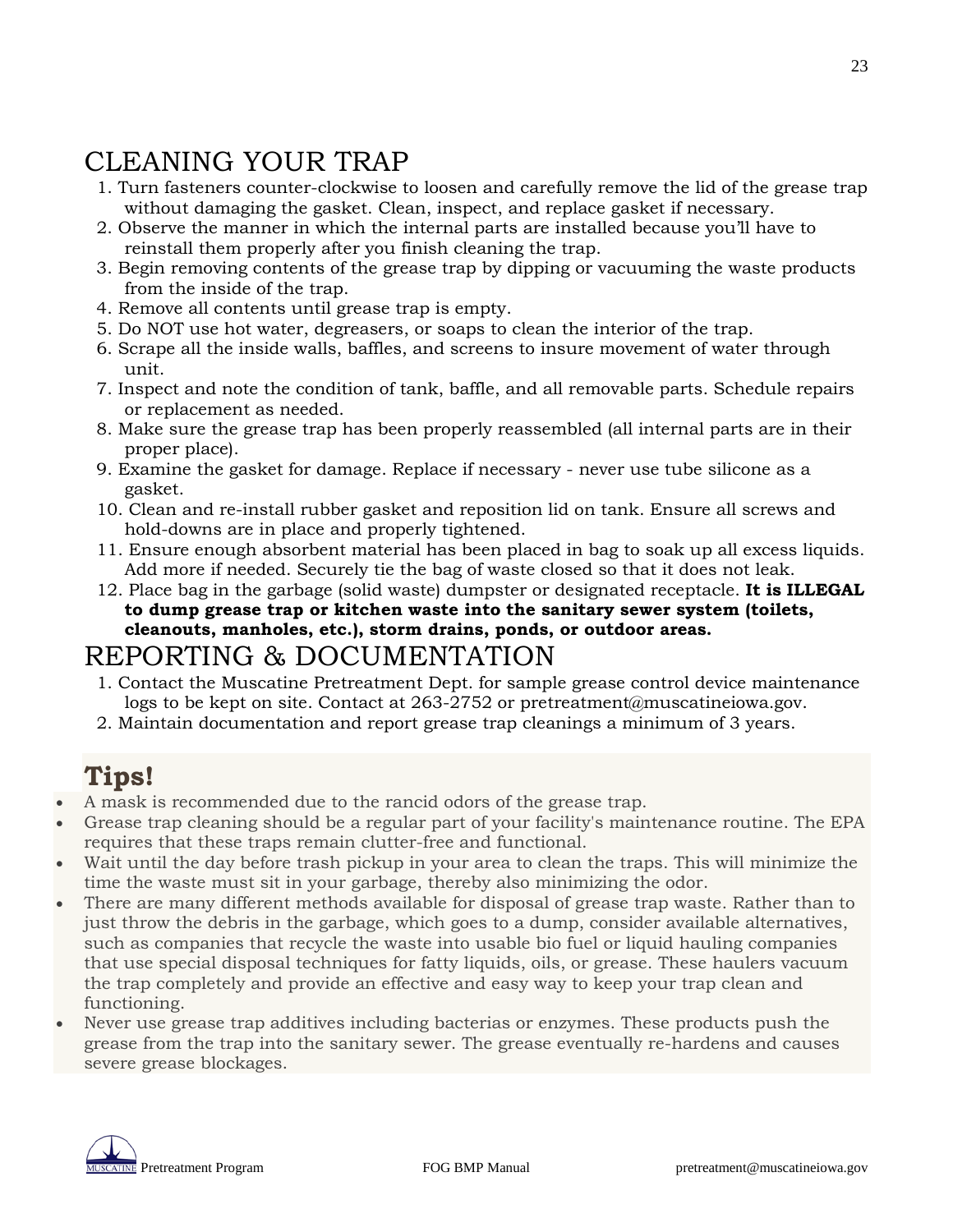

## **Grease Interceptor Maintenance**

Grease interceptors, due to their size, will usually be cleaned by grease haulers or recyclers. Licensed septic haulers can also pump out



grease interceptors and haul the waste to the treatment plant.

### **MINIMUM STANDARDS**

- $\triangleright$  Due to the size of grease interceptors, grease haulers must clean them to ensure proper operation. This cleaning must occur at least every 90 days or when accumulated FOG and solids reach 25% of the capacity. Licensed grease haulers pump out grease interceptors and haul the waste to an approved disposal facility.
- $\triangleright$  Keep records of proper maintenance on-site for a minimum of 3 years. The waste hauler is required to identify the disposal facility on the document they provide you to record the cleaning. Remember your facility is legally responsible for the disposition of the grease even after it leaves your facility.
- $\triangleright$  Do not pour FOG waste directly into the Grease Interceptor (GI). The GI is not designed as a disposal device.
- Too much build up of FOG and solids makes the interceptor less effective. Regular periodic inspections and cleaning are needed.

### **RECOMMENDATIONS**

- $\triangleright$  The facility owner/operator is responsible for the condition of the grease interceptor, so an appropriate representative should witness and monitor all grease interceptor pump-outs to ensure proper cleaning and maintenance procedures are followed, and that the grease hauler does not take any shortcuts.
- $\triangleright$  The facility owner/operator is responsible to make the necessary repairs or replacements if damages or missing parts are reported or observed.

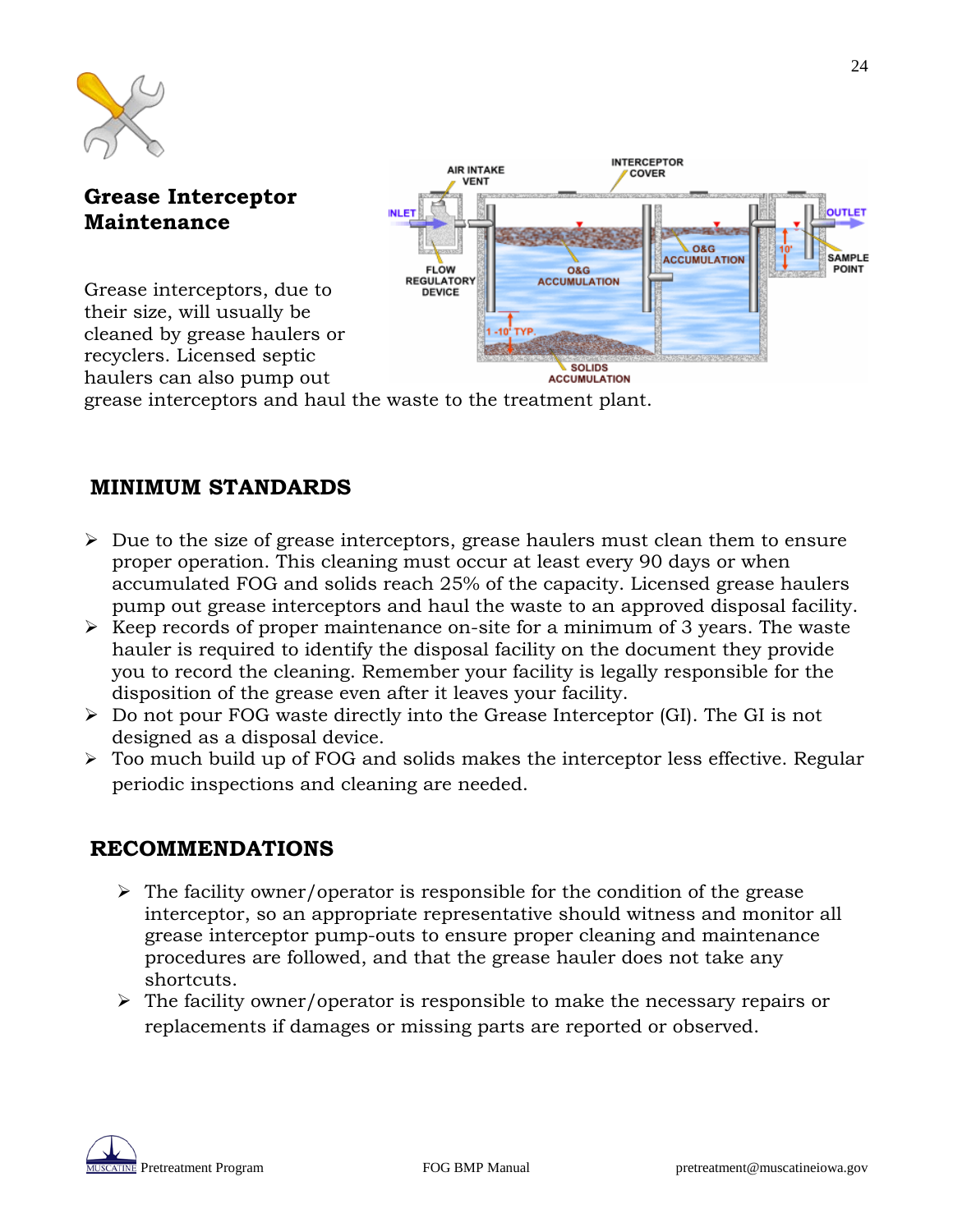

## **Chapter 6**

## How Grease Traps and Interceptors Work

This chapter explains how grease traps and interceptors work. Understanding how treatment devices work improves operation and maintenance. The chapter uses a graphic of each device, with a description keyed to each element of the graphic. The description is designed to follow the flow of wastewater through the grease trap or interceptor.



### **Grease Traps**

- A. Flow from four or fewer kitchen fixtures enters the grease trap.
- B. An approved flow control or restricting device is installed to restrict flow to the grease trap to the rated capacity of the trap.
- C. An air intake valve allows air into the open space of the grease trap to prevent siphonage and backpressure.
- D. Baffles help to retain grease toward the upstream end of the trap since grease floats and will generally not go under the baffle. This helps to prevent grease from leaving the trap and moving further downstream where it can create blockages.
- E. Solids in the wastewater that do not float will be deposited on the bottom of the grease trap and will need to be removed during routine grease trap cleaning.
- F. Oil and grease floats on the water surface and accumulates behind the baffles. The oil and grease will be removed during routine grease trap cleaning.
- G. Air relief is provided to maintain proper air circulation within the grease trap.

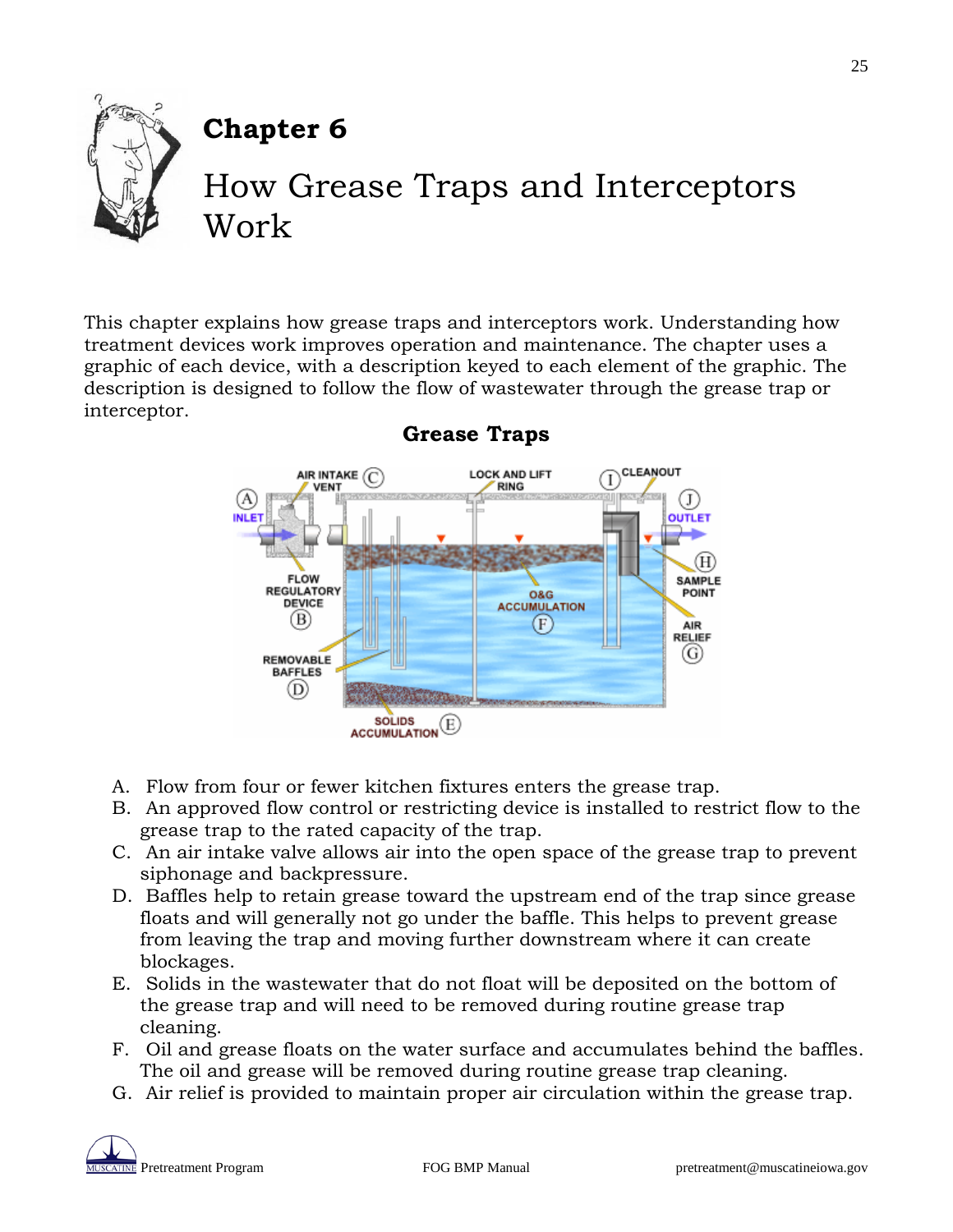- H. Some grease traps have a sample point at the outlet end of the trap to sample the quality of the grease trap effluent.
- I. A cleanout is provided at the outlet or just downstream of the outlet to provide access into the pipe to remove any blockages.
- J. The water exits the grease trap through the outlet pipe and continues on to the GI or the sanitary sewer system.



### **Grease Interceptors (GIs)**

- A. Flow from under sink grease traps or directly from plumbing fixtures enters the GI. The UPC requires that all flow entering the interceptor enter through the inlet pipe.
- B. An approved flow control or restricting device is installed to restrict the flow to the GI to the rated capacity of the interceptor.
- C. An air intake valve allows air into the open space of the GI to prevent siphonage and backpressure.
- D. Oil and grease floats on the water surface and accumulates behind the grease retaining fittings and the wall separating the compartments. The oil and grease will be removed during routine GI cleaning.
- E. Solids in the wastewater that do not float will be deposited on the bottom of the GI and will need to be removed during routine interceptor cleaning.
- F. Grease retaining fittings extend down into the water to within 12 inches of the bottom of the interceptor. Because grease floats, it generally does not enter the fitting and is not carried into the next compartment. The fittings also extend above the water surface to provide air relief.
- G. Some interceptors have a sample box so that inspectors or employees of the establishment can periodically take effluent samples. Having a sample box is recommended by the UPC but not required.
- H. Flow exits the interceptor through the outlet pipe and continues on to the sanitary sewer system.

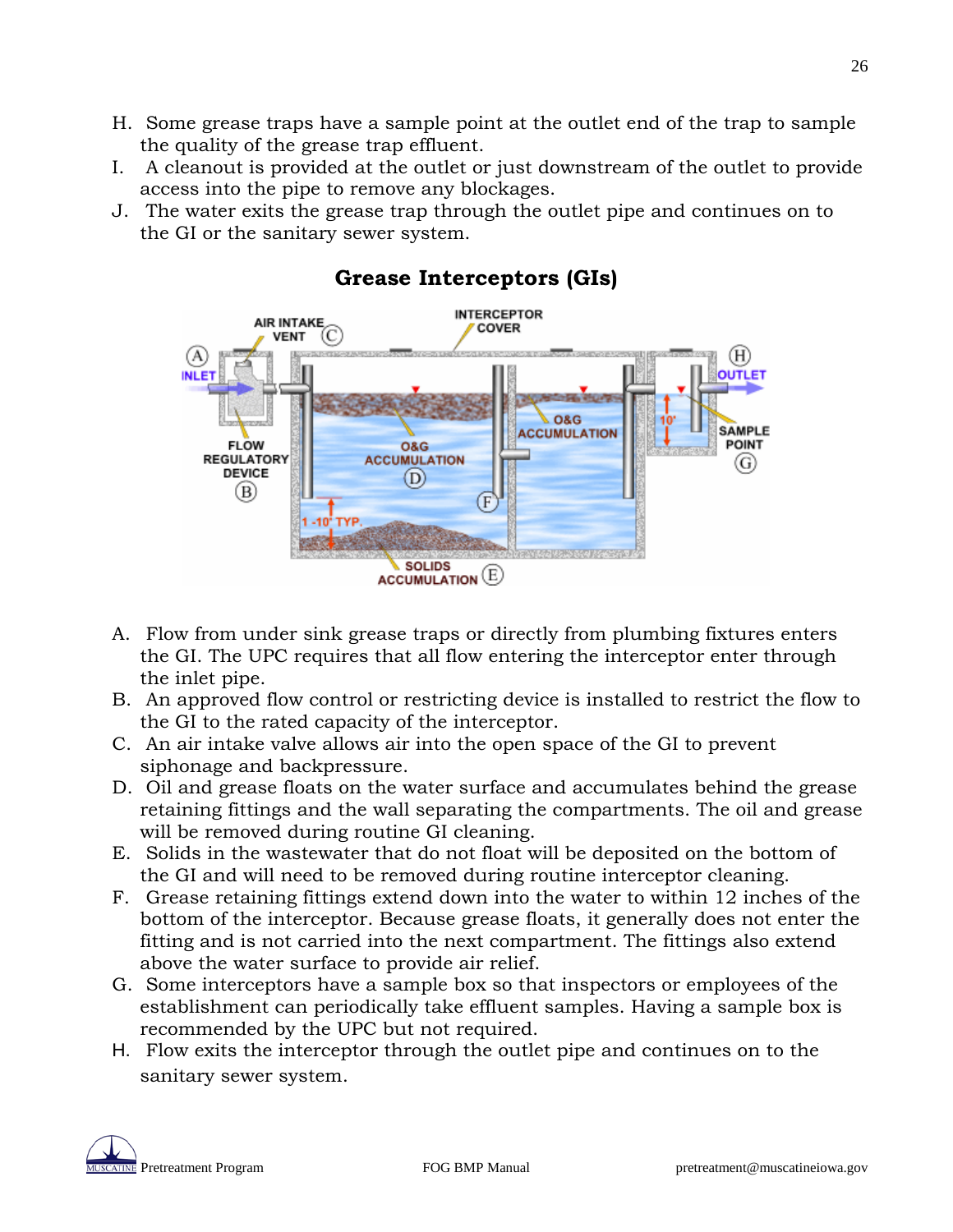

## **Chapter 7** Grease Trap and Interceptor Sizing **Worksheets**

The City of Muscatine requires kitchens, restaurants and other affected businesses to size pretreatment devices in accordance with Chapter 10 and Appendix H of the Uniform Plumbing Code. The chapter describes the sizing methods used in the Uniform Plumbing Code (edition adopted by the City) for grease traps and interceptors and provides sample calculations using these methods.

### **Grease trap sizing method and sample calculation**

Chapter 10 of the Uniform Plumbing Code (UPC) requires that no grease trap have a capacity less than 20 gallons per minute (gpm) (1.3 Liters/sec) or more than 55 gpm (3.5 Liters/sec). Table 10-2 in the Uniform Plumbing Code provides required flow rate and grease retention capacity for grease traps based on the total number of fixtures connected to the grease trap. Table 7-3 in the Uniform Plumbing Code provides drainage fixture unit values used for sizing based on type of fixture.

For example, consider a small restaurant with the following drainage fixtures and drainage fixture unit values:

| Lavatory, single                 | 3.0 FU |
|----------------------------------|--------|
| Sink, commercial with food waste | 3.0 FU |
| Service or mop basins            | 3.0 FU |
| Total hydraulic loading          | 9.0 FU |

This restaurant has three fixtures connected to the grease trap. In accordance with Table 10-2 of the Uniform Plumbing Code, a grease trap with a capacity of 35 gallons per minute and a grease retention capacity of 70 pounds is required. Assuming a 12 minute retention time if the restaurant has a garbage disposal:

35 gpm  $x$  12 minutes = 420 gallons

Therefore, this restaurant will need a 420-gallon grease trap.

### **Grease interceptor sizing method and sample calculation**

Appendix H of the UPC requires that grease interceptors have a minimum of two compartments. The first compartment should have two-thirds of the total capacity of the interceptor, and a minimum liquid volume of 333 gallons (1260 L). Additional sizing and dimensional criteria are provided in Appendix H. The sizing formula for grease interceptors is provided in Table H-1 of the UPC.

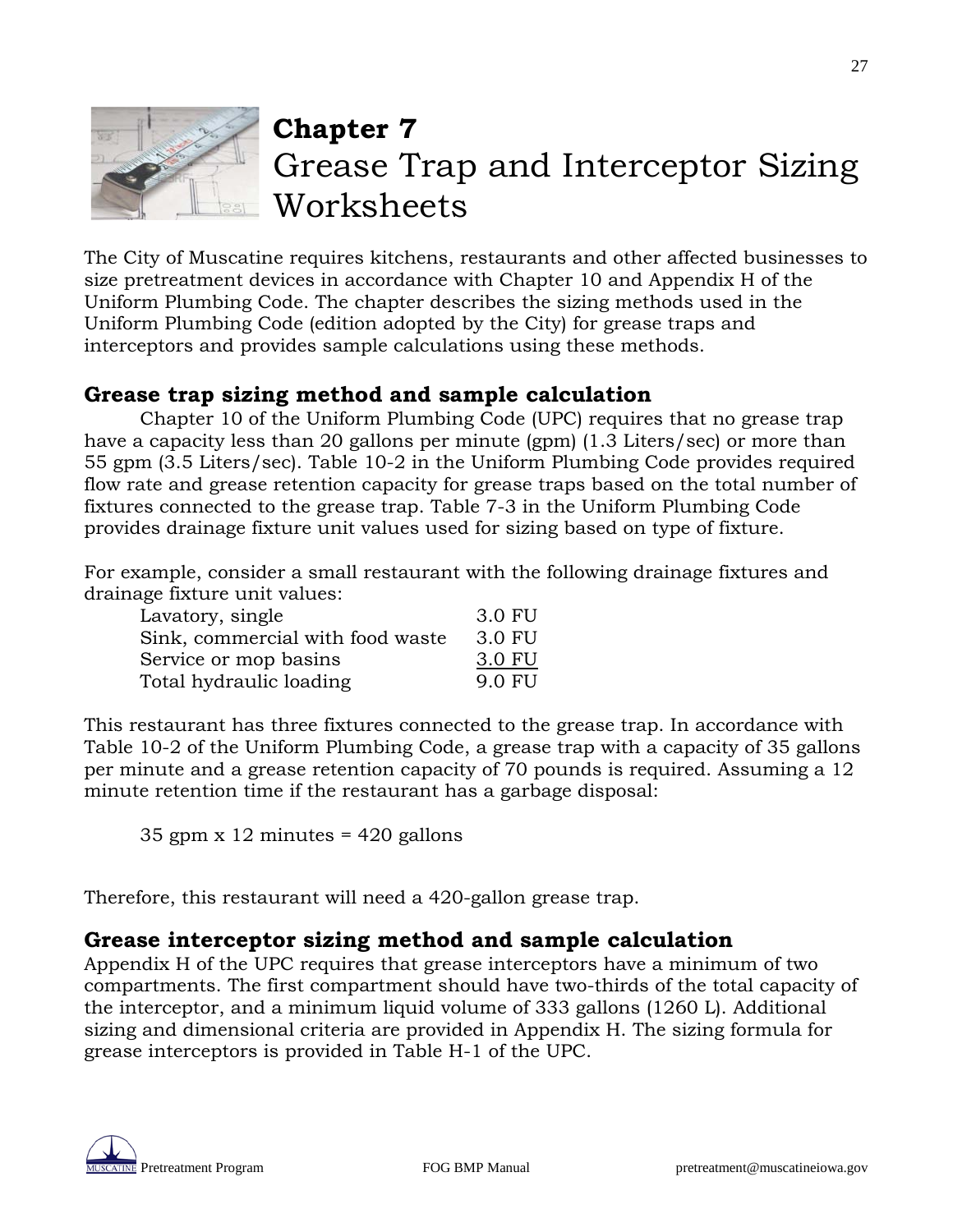

A role of City of Muscatine staff is to determine compliance with ordinances, regulations, or BMPs designed to protect wastewater systems and the environment. This chapter provides checklists for City staff to use when visiting food service establishments. Two checklists are provided:

- $\checkmark$  Compliance inspection
- $\checkmark$  Installation

Each checklist can be used as a reminder during site visits and as file documentation for compliance of each establishment inspected.

### **Inspection Checklist-page 1 of 3 Instructions for form:**

- 1. Completely fill out general information.
- 2. For items that require some measurement of field data, the inspector should obtain the necessary data or information and record it under the column titled, "Field Data."
- 3. For all items marked in violation, note the fact that the establishment contact was notified of the violation and the contact's response.

| $In spectro.\underline{\hspace{2cm}\hspace{2cm}}$ |                                                                                                                   |                                                                                                                 |  |
|---------------------------------------------------|-------------------------------------------------------------------------------------------------------------------|-----------------------------------------------------------------------------------------------------------------|--|
|                                                   |                                                                                                                   | Date: Time Inspec. Started: Time Inspec. Completed: ____________                                                |  |
|                                                   |                                                                                                                   |                                                                                                                 |  |
|                                                   |                                                                                                                   |                                                                                                                 |  |
|                                                   | Contact Name: Name and South Assembly and South Assembly and South Assembly and South Assembly and South Assembly |                                                                                                                 |  |
|                                                   |                                                                                                                   | Email: 2008. 2008. 2010. 2010. 2010. 2010. 2010. 2010. 2010. 2011. 2012. 2012. 2014. 2014. 2014. 2014. 2014. 20 |  |

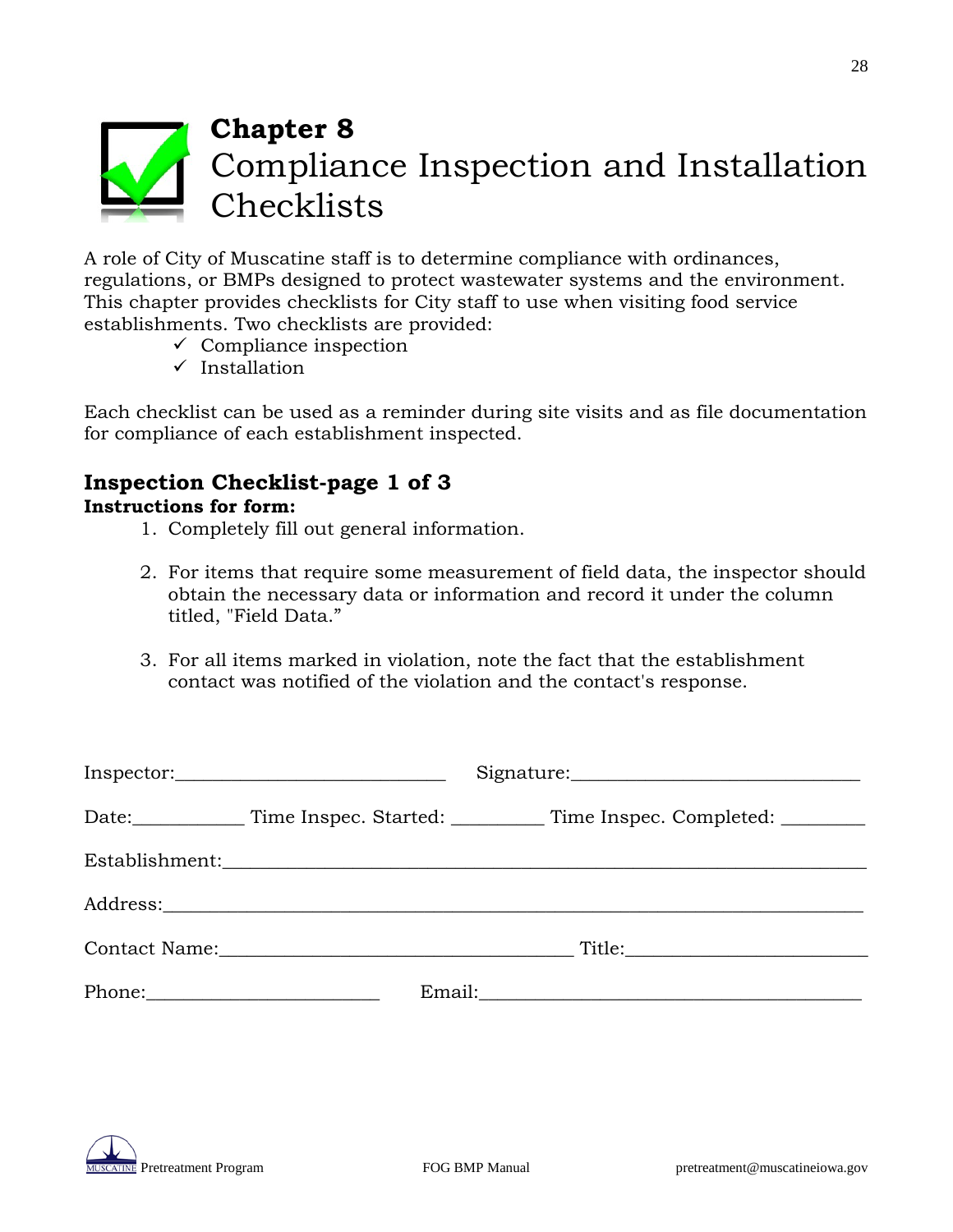

## **Inspection Checklist-page 2 of 3**

|     | <b>Item Description</b>                                                                                                                                                                                    | <b>Field Data</b><br>(where appropriate) | Compliance<br>Status <sup>1</sup> |
|-----|------------------------------------------------------------------------------------------------------------------------------------------------------------------------------------------------------------|------------------------------------------|-----------------------------------|
| 1.  | The establishment has implemented<br>a training program to ensure that the<br>BMPs are followed.                                                                                                           |                                          |                                   |
| 2.  | "No Grease" signs are posted in<br>appropriate locations.                                                                                                                                                  |                                          |                                   |
| 3.  | The establishment recycles waste<br>cooking oil and can provide records of<br>this.                                                                                                                        |                                          |                                   |
| 4.  | Water temperatures at all sinks,<br>especially the pre-rinse sink before the<br>mechanical dishwasher or the sinks in<br>the three-sink system are less than<br>140° F. Measure and record<br>temperature. |                                          |                                   |
| 5.  | The establishment "dry wipes" pots,<br>pans, and dishware prior to rinsing<br>and washing.                                                                                                                 |                                          |                                   |
| 6.  | Food waste is disposed of by<br>recycling or solid waste removal and<br>is not discharged to the grease traps<br>or interceptors.                                                                          |                                          |                                   |
| 7.  | Grease trap(s) is cleaned regularly.<br>Note and record the frequency of<br>cleaning.                                                                                                                      |                                          |                                   |
| 8.  | Grease trap cleaning frequency is<br>documented on a maintenance log<br>(obtain a copy of the document).                                                                                                   |                                          |                                   |
| 9.  | GI does not contain greater than $1/3$<br>the depth in grease accumulation.<br>Estimate and record amount of grease<br>in interceptor.                                                                     |                                          |                                   |
| 10. | GI does not contain greater than $\frac{1}{4}$<br>the depth in sediment accumulation.<br>Estimate and record amount of<br>sediment in interceptor if possible.                                             |                                          |                                   |
| 11. | GI is cleaned and maintained<br>regularly. Note and record the<br>frequency of cleaning.                                                                                                                   |                                          |                                   |
| 12. | GI cleaning and maintenance<br>frequency is documented on a<br>maintenance log (obtain a copy of the<br>document).                                                                                         |                                          |                                   |

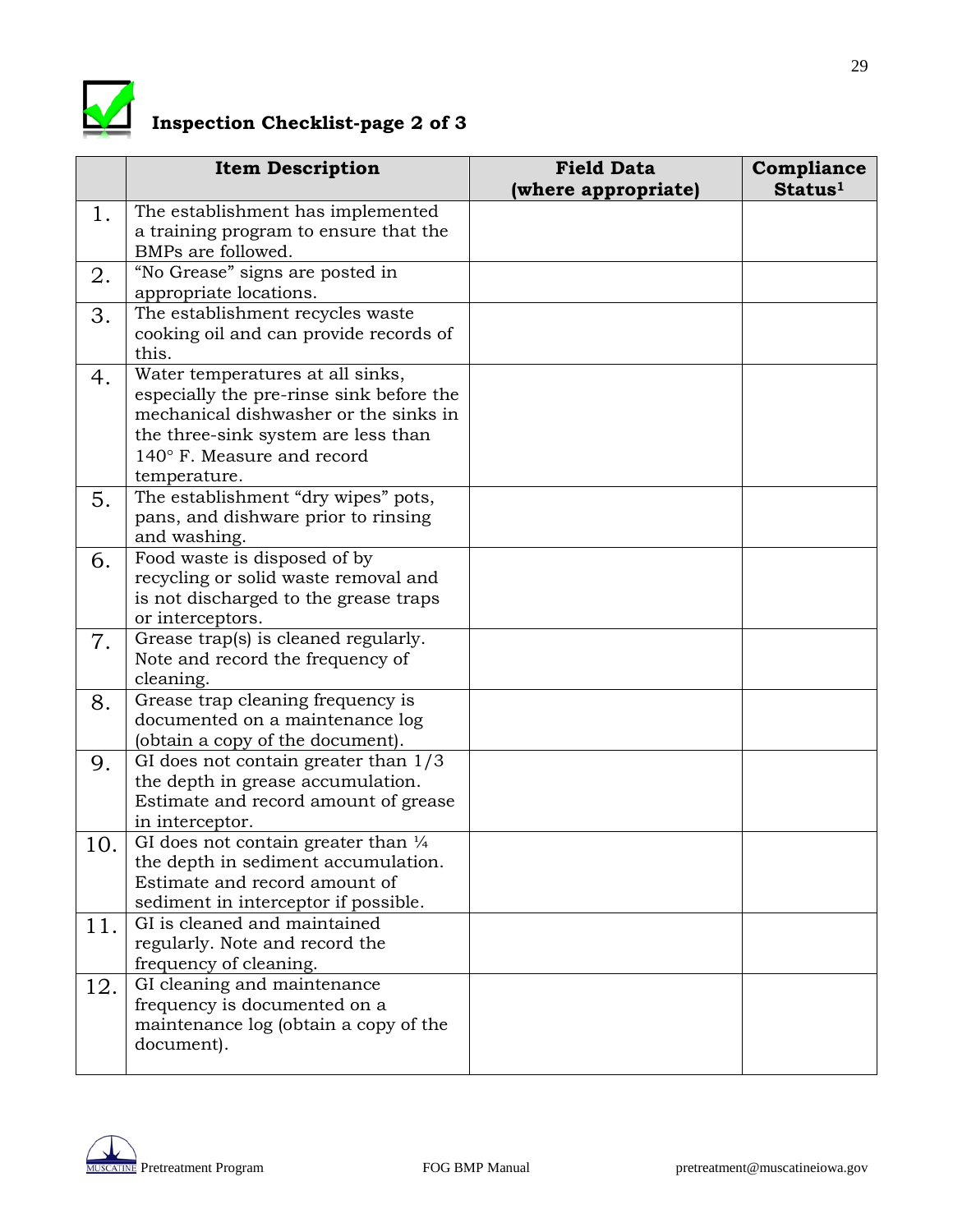

## **Inspection Checklist-page 3 of 3**

|     | <b>Item Description</b>                                                                                                                                                    | <b>Field Data</b>   | Compliance          |
|-----|----------------------------------------------------------------------------------------------------------------------------------------------------------------------------|---------------------|---------------------|
|     |                                                                                                                                                                            | (where appropriate) | Status <sup>1</sup> |
| 13. | Outdoor grease and oil storage<br>containers are covered and do not show                                                                                                   |                     |                     |
|     | signs of overflowing.                                                                                                                                                      |                     |                     |
| 14. | Grease and oil storage containers are<br>protected from discharge to storm<br>drains.                                                                                      |                     |                     |
| 15. | Absorbent pads or other materials<br>(not free flowing material such as cat<br>litter) are used to clean up any spills or<br>leakages that could reach the storm<br>drain. |                     |                     |
| 16. | Storm drain catch basins show no<br>signs of grease or oil.                                                                                                                |                     |                     |
| 17. | The roof shows no signs of grease and<br>oil from the exhaust system.                                                                                                      |                     |                     |
| 18. | Exhaust system filters are cleaned<br>regularly, which is documented by<br>cleaning records. Note and record the<br>frequency of cleaning.                                 |                     |                     |

1An entry should be made for each item using the following codes:

"C" – Compliance with the item

- "V" Violation of the item (provide explanation in the notes)
- "NA" Not applicable (provide explanation in the notes)
- "NC" Not checked (provide explanation in the notes)

#### **Notes**

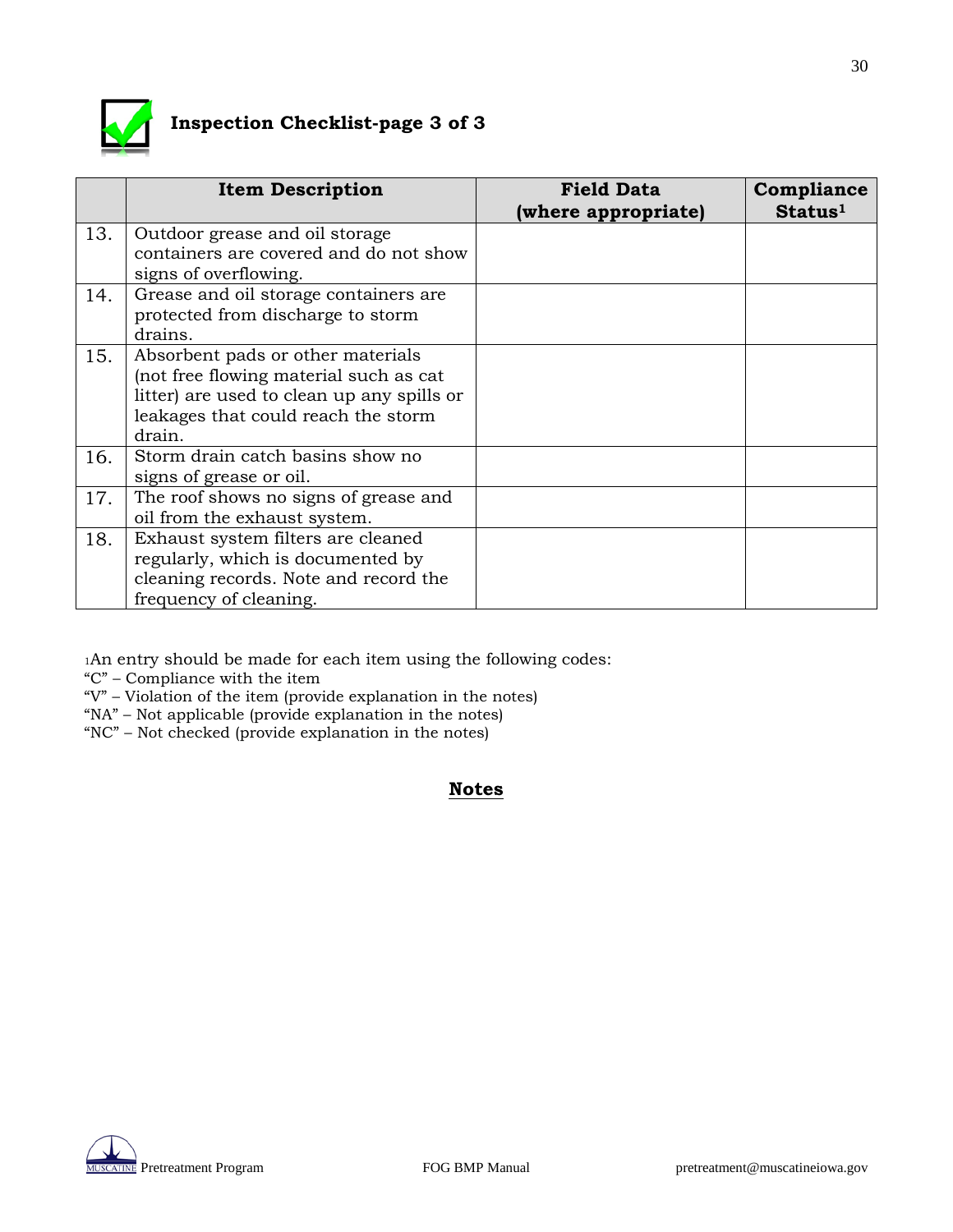

#### **Instructions for form:**

- 1. Completely fill out general information.
- 2. For all items marked in violation, note the fact that the establishment contact was notified of the violation and the contact's response.

| Date: Time Inspec. Started: Time Inspec. Completed: |
|-----------------------------------------------------|
|                                                     |
|                                                     |
|                                                     |

Phone:\_\_\_\_\_\_\_\_\_\_\_\_\_\_\_\_\_\_\_\_\_\_\_\_\_\_\_\_\_\_ Email:\_\_\_\_\_\_\_\_\_\_\_\_\_\_\_\_\_\_\_\_\_\_\_\_\_\_\_\_\_\_\_\_\_\_\_\_\_\_\_\_

|     | <b>Item Description</b>                                                                                                                                                                                                                                                                                                            | Compliance<br>Status <sup>1</sup> |
|-----|------------------------------------------------------------------------------------------------------------------------------------------------------------------------------------------------------------------------------------------------------------------------------------------------------------------------------------|-----------------------------------|
| 1.  | Each grease trap serves not more than four single compartment sinks of<br>the same depth. Grease trap is sized based upon the number of fixtures<br>discharging to it. See Frequently Asked Questions about Fats, Oil, and<br>Grease.                                                                                              |                                   |
| 2.  | Grease trap has a water seal of not less than two inches in depth or the<br>diameter of its outlet, whichever is greater.                                                                                                                                                                                                          |                                   |
| 3.  | No food waste disposal unit or dishwasher is connected to or discharges<br>into any grease trap.                                                                                                                                                                                                                                   |                                   |
| 4.  | Waste from toilets and urinals does not discharge to the GI.                                                                                                                                                                                                                                                                       |                                   |
| 5.  | Waste in excess of $140^{\circ}$ F is not discharged to any grease trap.<br>Dishwasher with a min. temperature of $160^{\circ}$ F is not discharged to any<br>grease trap.                                                                                                                                                         |                                   |
| 6.  | The vertical distance between the fixture outlets and grease trap weirs is<br>as short as practical.                                                                                                                                                                                                                               |                                   |
| 7.  | GI is as close as practical to the fixtures served.                                                                                                                                                                                                                                                                                |                                   |
| 8.  | Each fixture connected to a grease trap is provided with an approved<br>type flow control or restricting device installed in a readily accessible<br>and visible location. Devices shall be designed so that the flow through<br>the device or devices at no time exceeds the rated capacity of the grease<br>trap or interceptor. |                                   |
| 9.  | Each fixture discharging into a grease trap or interceptor is individually<br>trapped and vented in an approved manner.                                                                                                                                                                                                            |                                   |
| 10. | Each grease trap and interceptor is properly vented to allow air<br>circulation throughout the entire drain system.                                                                                                                                                                                                                |                                   |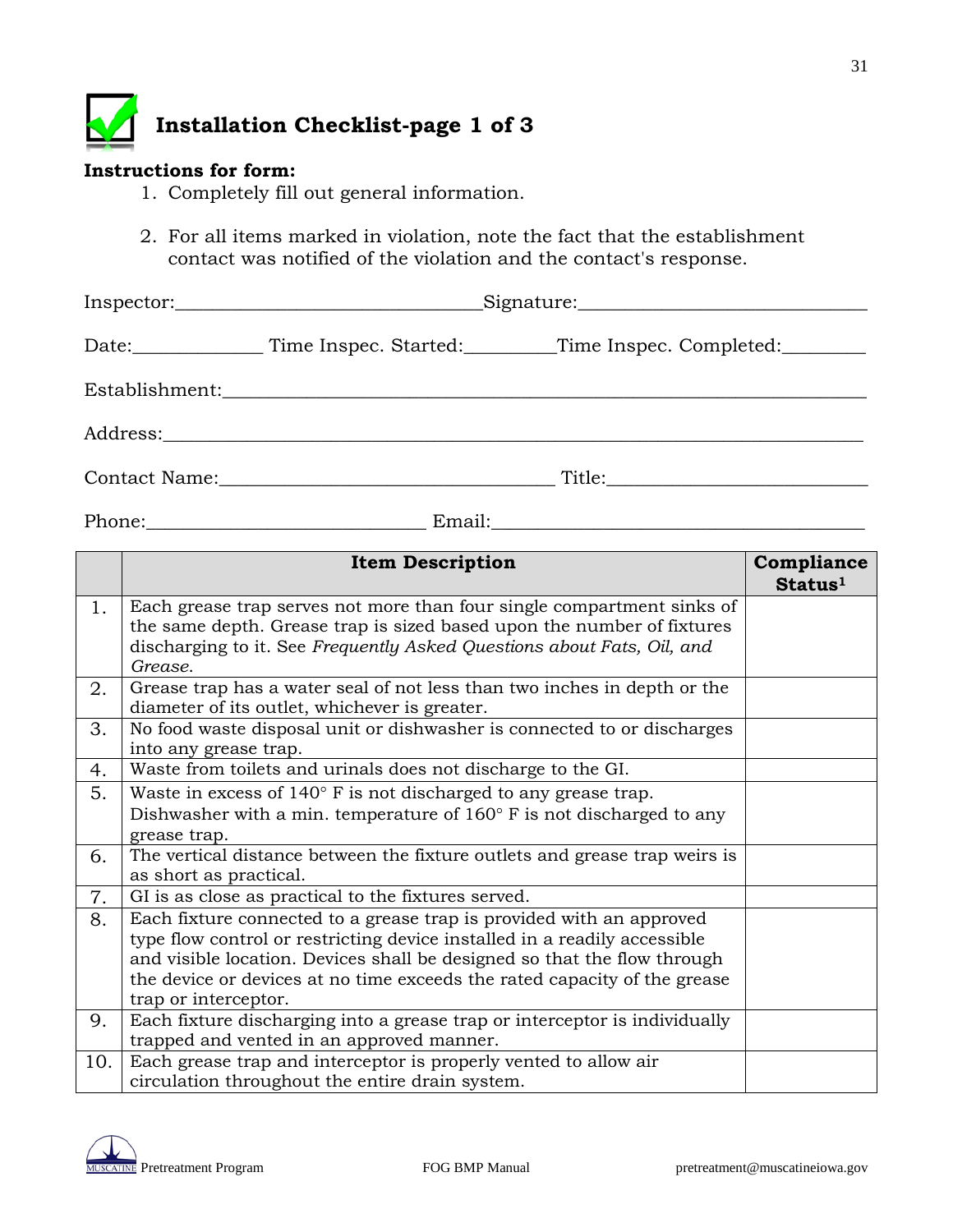

## **Installation Checklist-page 2 of 3**

|     | <b>Item Description</b>                                                      | Compliance<br>Status <sup>1</sup> |
|-----|------------------------------------------------------------------------------|-----------------------------------|
| 11. | No water-jacketed grease trap or interceptor is installed.                   |                                   |
| 12. | GI is easily accessible for inspection and cleaning and access does not      |                                   |
|     | require the use of ladders or the removal of bulky equipment.                |                                   |
| 13. | There is a minimum of one access point into each compartment of the          |                                   |
|     | interceptor and no access points are greater than 10 feet apart. Each        |                                   |
|     | access opening is leak-resistant and cannot slide, rotate, or flip.          |                                   |
| 14. | Location of GI is shown on approved building plans. Drawings of              |                                   |
|     | interceptor are complete and show all dimensions, capacities, and            |                                   |
|     | reinforcing and structural design calculations.                              |                                   |
| 15. | GI is not installed in any part of a building where food is handled.         |                                   |
|     | Location shall meet the approval of the Administrative Authority.            |                                   |
| 16. | GI serves a single business establishment.                                   |                                   |
| 17. | GI has a minimum of two compartments and 3-inch diameter fittings            |                                   |
|     | designed for grease retention. The compartments shall be separated by        |                                   |
|     | partitions or baffles that extend at least 6 inches above the water level.   |                                   |
|     | The inlet compartment shall be $2/3$ of the total interceptor capacity and   |                                   |
|     | shall have a minimum liquid volume of 333 gallons. The length of the         |                                   |
|     | inlet compartment shall be longer than the inside width of the               |                                   |
|     | interceptor.                                                                 |                                   |
| 18. | The inlet and outlet fittings shall be a baffle tee (or similar flow device) |                                   |
|     | that extends at least 4 inches above the water level to within 12 inches     |                                   |
|     | of the bottom of the interceptor. The outlet tee out of a sample box shall   |                                   |
|     | extend at least 6 inches below the water surface. Flow between the           |                                   |
|     | separate compartments is through a baffle tee or bend that extends           |                                   |
|     | down to within 12 inches of the bottom of the interceptor.                   |                                   |
| 19. | The liquid depth shall be greater than or equal to 2 feet 6 inches and       |                                   |
|     | less than 6 feet 0 inches.                                                   |                                   |
| 20. | There shall be a minimum of 9 inches of open vent space above the            |                                   |
|     | water level to the top of the interceptor. The airspace has a minimum        |                                   |
|     | capacity equal to $12-1/2$ percent of the interceptor's liquid volume.       |                                   |
| 21. | The GI has at least one square foot of surface area for every 45 gallons of  |                                   |
|     | liquid capacity.                                                             |                                   |
| 22. | All waste enters the interceptor through the inlet pipe.                     |                                   |
| 23. | GI cover is gastight and has a minimum opening of 20 inches in               |                                   |
|     | diameter.                                                                    |                                   |

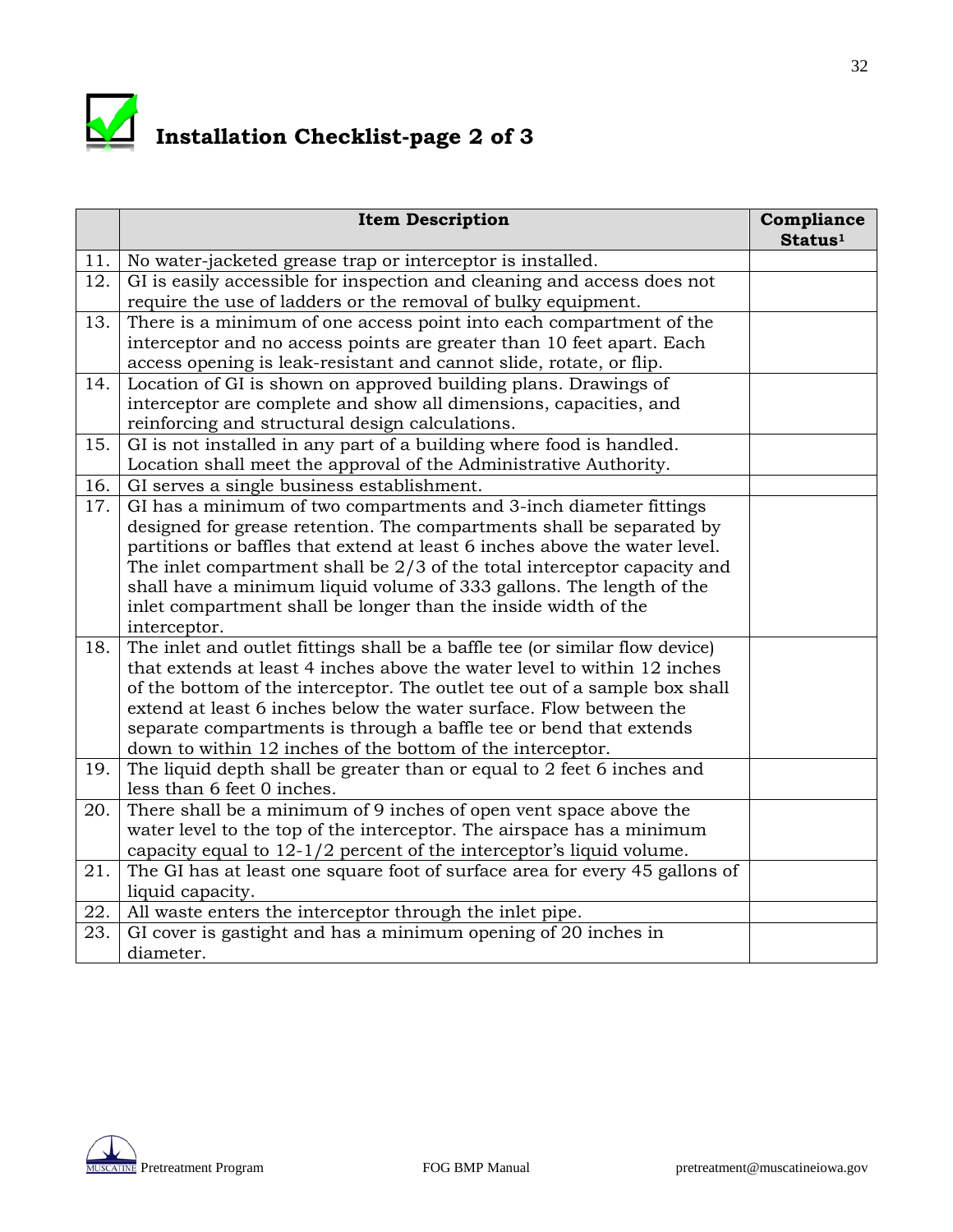

## **Installation Checklist-page 3 of 3**

|     | <b>Item Description</b>                                                  | Compliance<br>Status <sup>1</sup> |
|-----|--------------------------------------------------------------------------|-----------------------------------|
| 24. | GIs located in areas of pedestrian or vehicle travel are adequately      |                                   |
|     | designed to support the imposed loads. Review of structural calculations |                                   |
|     | may be required to verify adequacy.                                      |                                   |
| 25. | Redwood baffles are not installed in GI.                                 |                                   |
| 26. | A sample box is provided on the outlet side of the GI. This is only      |                                   |
|     | recommended but may be required so that the City can periodically        |                                   |
|     | sample the effluent of the interceptor.                                  |                                   |
| 27. | GI is permanently and legibly marked with the manufacturer's name of     |                                   |
|     | trademark, model number, UPC certification mark and registration (if     |                                   |
|     | product is listed by the International Association of Plumbing and       |                                   |
|     | Mechanical Officials), and any other markings required by law.           |                                   |

#### **NOTES:**

1An entry should be made for each item using the following codes:

- "C" Compliance with the item
- "V" Violation of the item (provide explanation in the notes)
- "NA" Not applicable (provide explanation in the notes)

"NC" – Not checked (provide explanation in the notes)



33